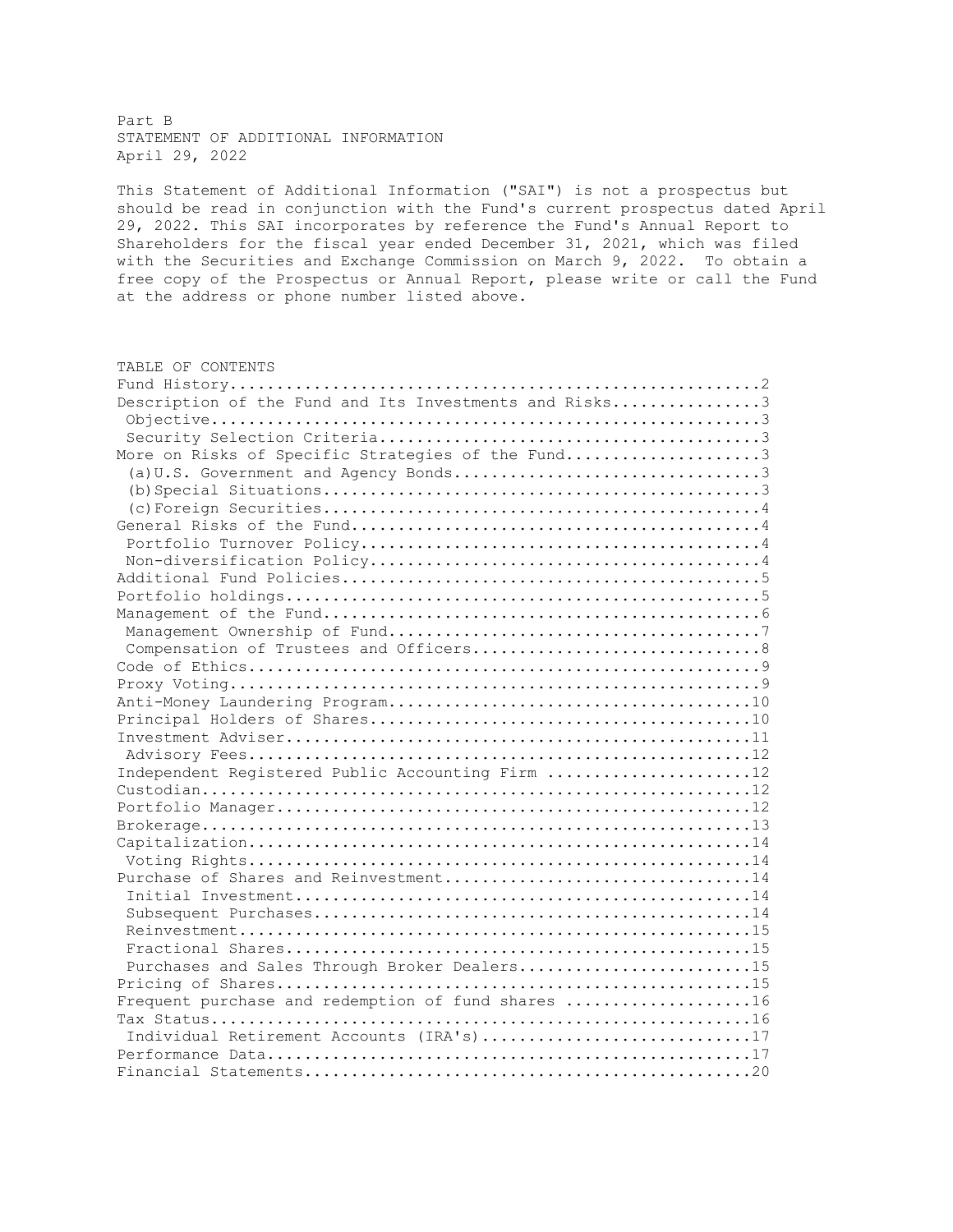### FUND HISTORY

MATTHEW 25 FUND (also referred to as the "Fund") was incorporated in Pennsylvania on August 28, 1995. The initial seed money of \$100,000 was invested by Mark and Ann Mulholland on October 16, 1995. The Fund did not accept investments from the public until October 1996 and has operated solely as an Investment Company since inception. In 2012, following a shareholder vote, the Fund changed its structure from a corporation to a Pennsylvania Business Trust. The Fund's registered office is in Dresher, Pennsylvania; mail may be addressed as follows:

Matthew 25 Fund P.O. Box 2479 Jenkintown, PA 19046

Mr. Mark Mulholland is President of the Fund. He has direct responsibility for the day to day management of the Fund, continued registration, and compliance with the Securities and Exchange Commission.

DESCRIPTION OF THE FUND AND ITS INVESTMENTS AND RISKS Objective: Matthew 25 Fund ("the Fund") is an open-ended, non-diversified, investment company that seeks long-term capital appreciation, through investments in common stocks and/or securities convertible into common stocks. Income, through dividends or interest, will be a secondary objective. The Fund's investment objective is non-fundamental and can be changed without shareholder approval.

Security Selection Criteria: Criteria used by the Adviser in recommending purchases of securities will be based on the Business Economics, Management Quality, Financial Condition and Security Price of each business.

MORE ON RISKS OF SPECIFIC STRATEGIES OF THE FUND:

(a) U.S. Government and Agency Bonds

The adviser does not intend to invest in U.S. government bonds on a regular basis or for long periods of time. It does wish to have the authority to do so as a defensive strategy. There may be times when the returns on such bonds may be more attractive than the returns on money market or other short-term interest accounts. Also, due to drastic price changes in the stock or bond markets, there may be times the adviser would feel that the U.S. government or agency bonds offer a better return potential and/or lower risk scenario than stocks. Besides increasing the taxable income to the Fund's shareholders, there is historical evidence that bonds provide lower total returns than stocks over the long-term. In addition, there have been periods in the past, and very likely will be in the future, when the U.S. government and its agency's bonds have generated negative total rates of return. Therefore, in the event that the Fund uses such an investment strategy, it will likely be used for a short or intermediate period.

## (b) Special Situation Investments

The Fund may invest in special situations, such as the fixed income securities of a company in default. These securities would include secured or unsecured bonds, and preferred stocks. These defaults occur when a company misses a payment on its fixed income securities and may be under protection of Chapter 11 bankruptcy proceedings. Such investments, when made, are consistent with the Fund's goal of long-term capital appreciation, and satisfy the adviser's criteria of market price sufficiently below estimated fair value. Such investments should be seen as an equity substitute and not as a standard fixed income investment. These securities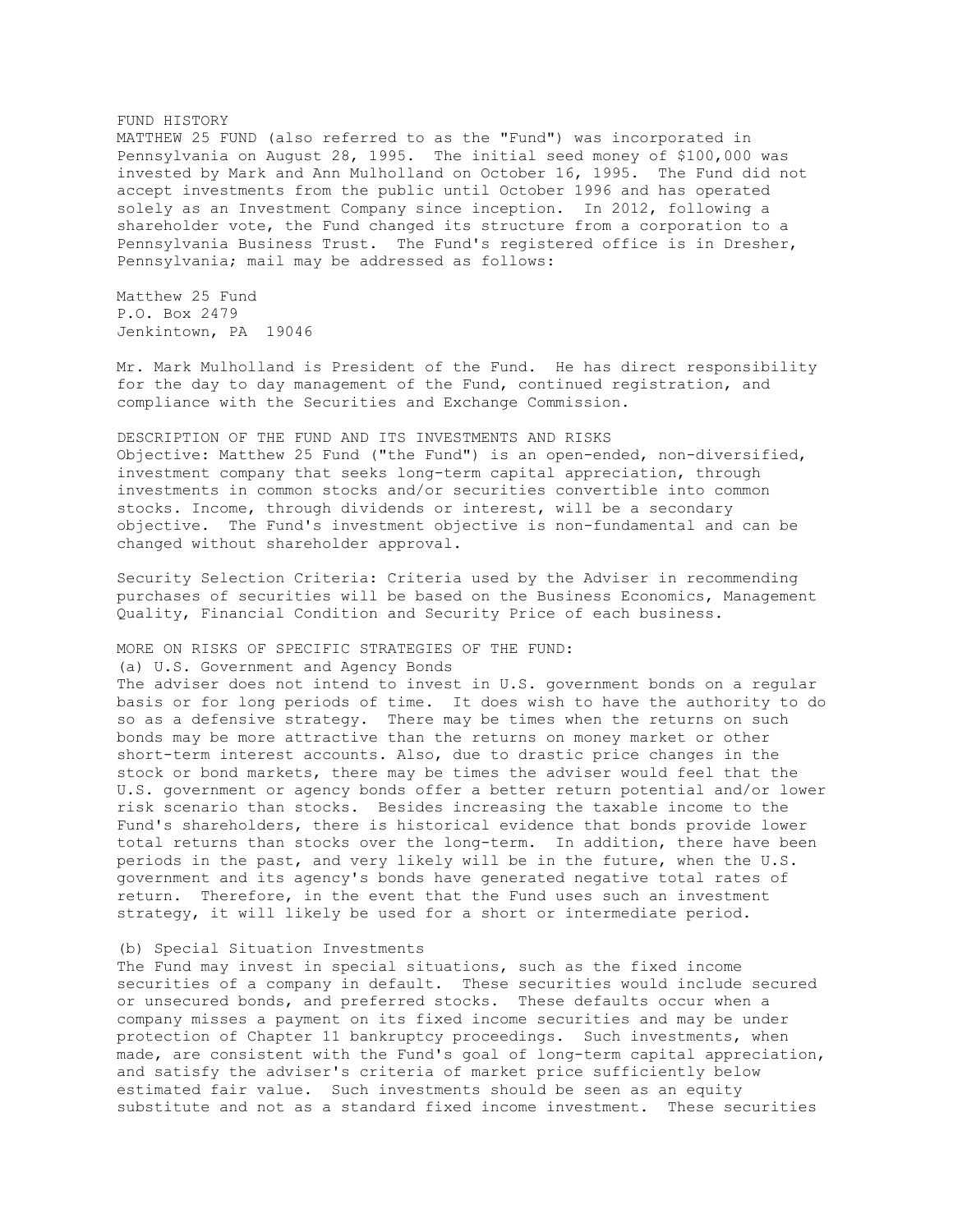are considered more risky than investments in companies with higher credit ratings, and may be less liquid. The adviser will select defaulted stocks and bonds of companies he believes will survive, and successfully restructure its defaulted securities, so that the value of these fixed income securities may increase in price as a result of such restructuring. Further deterioration in the operating business of the company in default or an incorrect valuation by the adviser may lead to a loss of money for these special situation investments.

The securities of companies in default appear to be very risky, however, its securities may offer very low long-term price risk, with high reward potential. An example would be a viable operating company, with too much debt so that it is forced to file for Chapter 11 Protection in order to restructure its excessive debt load. Through its research, the adviser feels the debt will only receive 10 cents on the dollar, however, some of its debt, in the form of public bonds, trades at 2-5 cents on the dollar. Depending on the confidence of its analysis and its estimation of the length of time for reorganization, the adviser may wish to invest in the defaulted bonds. Such special situation investments may have large spreads in the buy and sell price of its securities due to low liquidity and thus, may be more expensive to trade than a more liquid security. These investments are made for a specific price target, therefore, if achieved, will be sold, increasing the portfolio turnover. This turnover may increase the fund's costs due to the costs of selling, and potential taxes for the Fund's shareholders. There is greater time risk in these securities because the upside values are usually limited, to face value or less, therefore the rate of return declines the longer it takes for restructuring or receipt of back payments.

# (c) Foreign securities

The Fund will usually limit its foreign investments to foreign companies that trade on U.S. exchanges or over the counter markets. Such companies will comply and register with the U.S. Securities and Exchange Commission. There may be less public information about a foreign company and the adviser may not be able to understand the company as well as a domestic company due to language and cultural barriers. Foreign investments may have added risks due to currency rates, expropriation, confiscating taxes, or political instability.

(d) Exchange-Traded Fund positions: The Fund may invest a portion of its assets in ETFs. If and when the Fund invests in ETFs, the Fund will indirectly bear its proportionate share of any expenses (such as operating expenses and advisory fees) that may be paid by certain of the ETFs in which it invests. These expenses would be in addition to the advisory and other expenses that the Fund bears in connection with its own operations. The Fund will also incur brokerage costs when it purchases ETFs. Investments in certain ETFs also may be subject to substantial regulation, including potential restrictions on liquidity and potential adverse tax consequences if the ETFs do not meet certain requirements. Correlation risk is the risk that the performance of an ETF may not completely replicate the performance of the underlying index or investment benchmark. A number of factors may affect an ETF's ability to achieve a high degree of correlation with its benchmark, including fees, expenses, transaction costs, disruptions or illiquidity in the markets for the securities or financial instruments in which the ETF invests, among other things. There can be no quarantee that an ETF will achieve a high degree of correlation. Failure to achieve a high degree of correlation may prevent the Fund from achieving its investment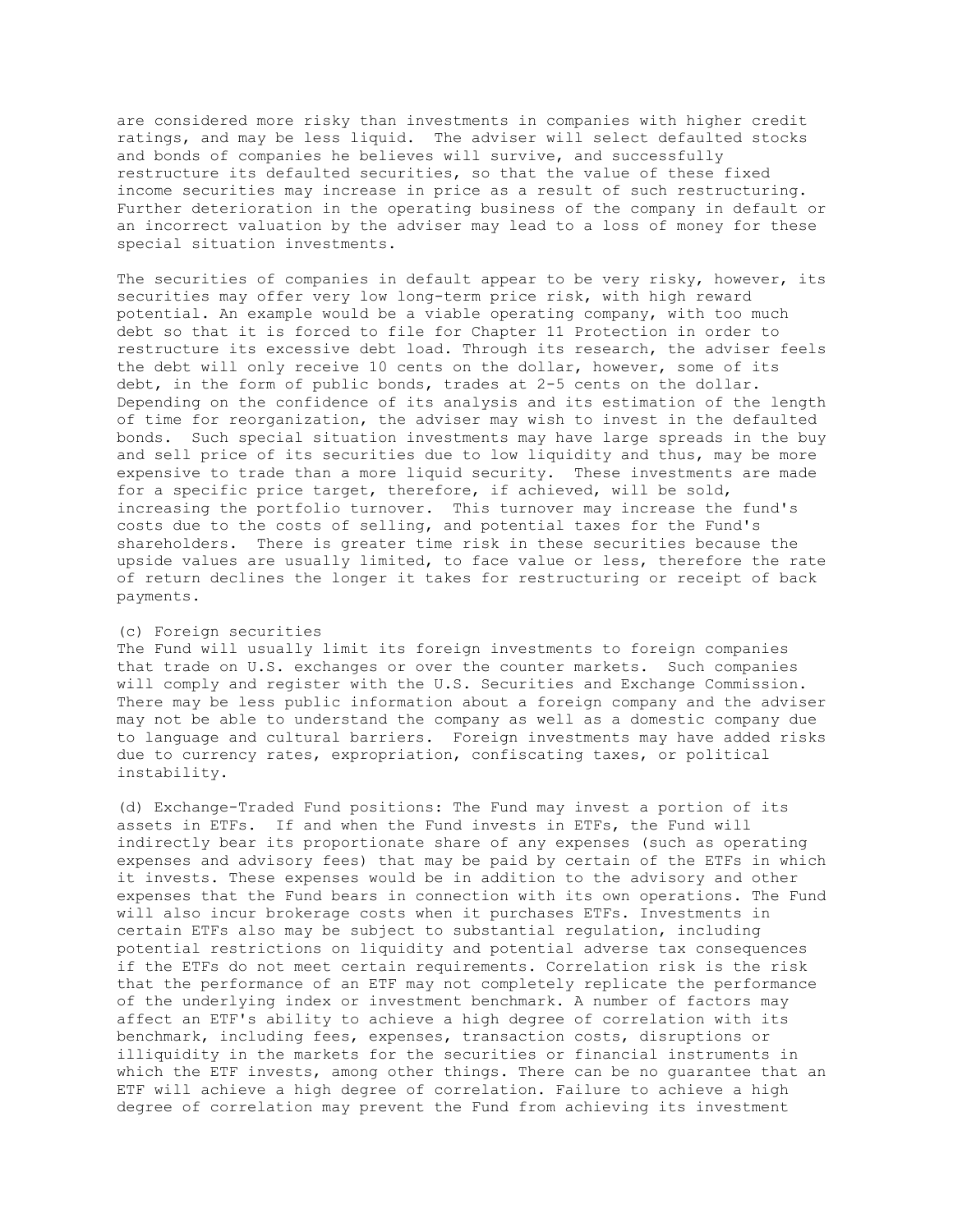objective. In addition, the underlying assets of an ETF may decline in value which would have an adverse effect on the performance of the Fund.

#### GENERAL RISKS OF THE FUND:

As stock prices may fluctuate, so may the Fund's share price fluctuate within a wide range, so that an investor could lose money over a period of time. Since the Fund invests a higher percentage of assets in fewer holdings than the average stock fund does, the Fund is subject to the risk of underperformance, due to weakness in one or a few of its stocks.

Risks associated with the Fund's performance will be those due to broad market declines and business risks from difficulties which occur to particular companies while in the Fund's portfolio. It must be realized, as is true of almost all securities, there can be no assurance that the Fund will obtain its ongoing objective of capital appreciation.

Factors such as domestic economic growth and market conditions, interest rate levels and political events affect the securities markets. Local, regional or global events such as war, acts of terrorism, the spread of infectious illness or other public health issue, recessions and depressions, or other events could have a significant impact on the Fund and its investments and could result in increased premiums or discounts to the Fund's net asset value, and may impair market liquidity, thereby increasing liquidity risk.

The impact of COVID-19, and other infectious illness outbreaks that may arise in the future, could adversely affect the economies of many nations or the entire global economy, individual issuers and capital markets in ways that cannot necessarily be foreseen. The duration of the COVID-19 outbreak and its effects cannot be determined with certainty.

Portfolio Turnover Policy: The Fund does not propose to purchase securities for short-term trading in the ordinary course of operations. Accordingly, it is expected that the annual turnover rate will not exceed 50%, wherein turnover is computed by dividing the lesser of the Fund's total purchases or sales of securities within the period of the average monthly portfolio value of the Fund during such period. High portfolio turnover involves correspondingly greater expenses to the Fund, including brokerage commissions and other transaction costs on the sale of securities and reinvestments in other securities. Such sales also may result in adverse tax consequences to the Fund's shareholders. The trading costs and tax effects associated with portfolio turnover may adversely affect the Fund's performance. The portfolio turnover rates for the Matthew 25 Fund for the two years ended December 31, 2021 and 2020 were 25.43% and 14.51%, respectively. There may be times when management deems it advisable to substantially alter the composition of the portfolio, in this event, the portfolio turnover rate might exceed 50%; this would only result from special circumstances and not from the Fund's normal operations.

Non-diversification Policy: The Fund is classified as non-diversified, which means that it may invest a relatively high percentage of its assets in the obligations of a limited number of issuers. The Fund, therefore, may be more susceptible than a more widely diversified fund to any single, economic, political, or regulatory occurrence. The policy of the Fund, in the hope of achieving its objective as stated above, is, therefore, one of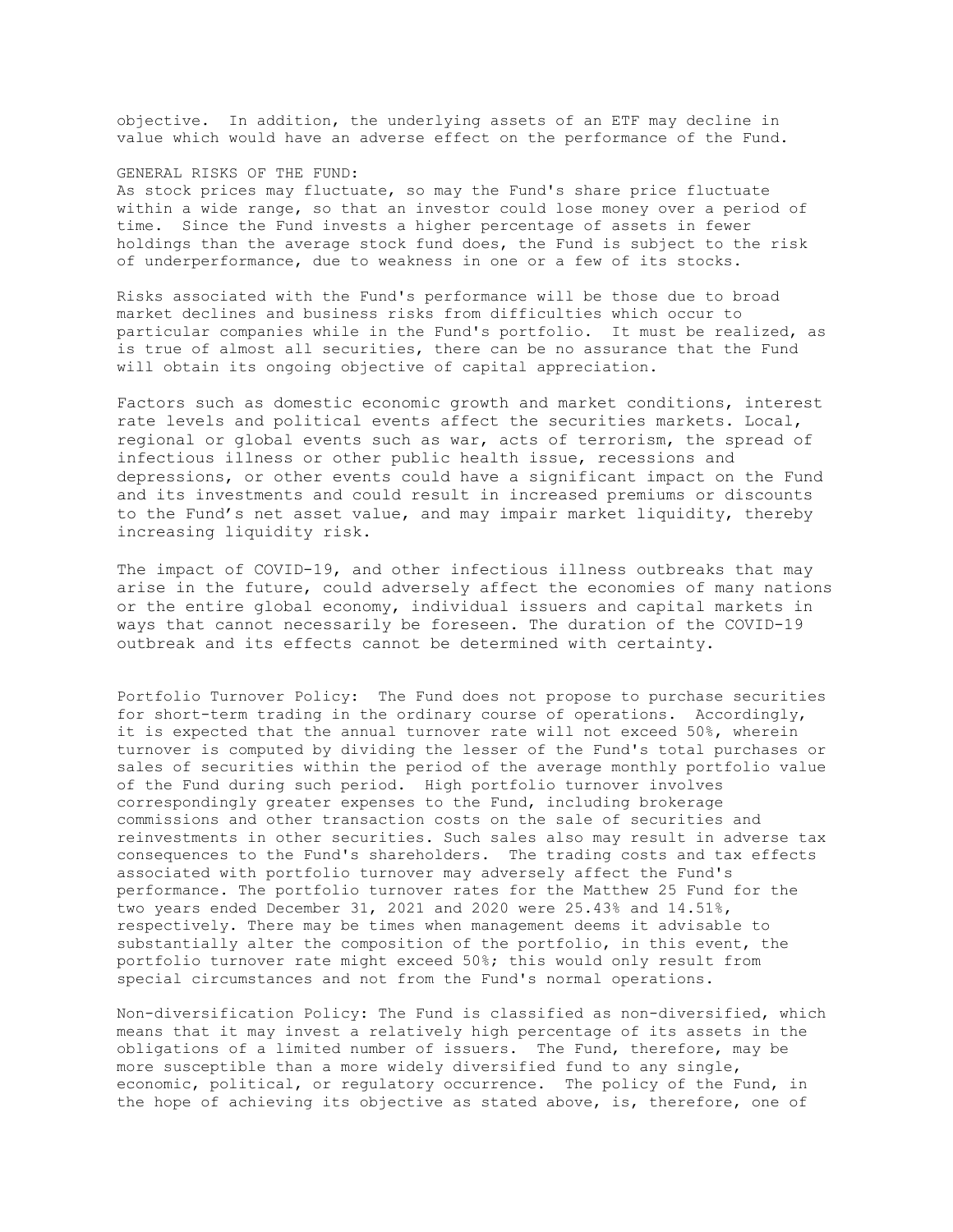selective investments rather than broad diversification. The Fund seeks only enough diversification for adequate representation among what it considers to be the best performing securities and to maintain its federal non-taxable status under Sub-Chapter M of the Internal Revenue Code.

#### ADDITIONAL FUND POLICIES

By-laws of the Fund provide the following fundamental investment restrictions; The Fund may not, except by the approval of a majority of the outstanding shares; i.e. a) 67% or more of the voting securities present at a duly called meeting, if the holders of more than 50% of the outstanding voting securities are present or represented by proxy, or b) of more than 50% of the outstanding voting securities, whichever is less: (a) Act as underwriter for securities of other issuers except insofar as the Fund may be deemed an underwriter in selling its own portfolio securities. (b) Borrow money or purchase securities on margin but may obtain such short term credit as may be necessary for clearance of purchases and sales of securities for temporary or emergency purposes in an amount not exceeding 5% of the value of its total assets.

(c) Sell securities short.

(d) Invest in securities of other investment companies except as part of a merger, consolidation, or purchase of assets approved by the Fund's shareholders. However, the Fund may invest in exchange-traded funds (ETFs) regardless if the ETF is structured as an investment company, trust or partnership.

(e) Invest over 25% of its assets at the time of purchase in any one industry.

(f) Make investments in commodities, commodity contracts or real estate although the Fund may purchase and sell securities of companies that deal in real estate or interests therein.

(g) Make loans. The purchase of a portion of a readily marketable issue of publicly distributed bonds, debentures or other debt securities will not be considered the making of a loan.

(h) Acquire more than 10% of the securities of any class of another issuer, treating all preferred securities of an issuer as a single class and all debt securities as a single class, or acquire more than 10% of the voting securities of another issuer.

(i) Invest in companies for the purpose of acquiring control.

(j) The Fund may not purchase or retain securities of any issuer if those officers and trustees of the Fund or its Investment Adviser owning individually more than 1/2 of 1% of any classes of security or collectively own more than 5% of such class of securities of such issuer. (k) Pledge, mortgage or hypothecate any of its assets.

(l) Invest in securities, which may be subject to registration under the Securities Act of 1933 prior to sale to the public or which are not at the time of purchase readily salable.

(m) Invest more than 5% of the total Fund assets, taken at market value at the time of purchase, in securities of companies with less than three years' continuous operation, including the operations of any predecessor. (n) Issue senior securities.

# PORTFOLIO HOLDINGS

The Fund is required to include a schedule of portfolio holdings in its annual and semi-annual reports to its shareholders. These reports are sent to shareholders within 60 days of the end of the second and fourth fiscal quarters and are filed with the Securities and Exchange Commission (the "SEC") on Form N-CSR. The Fund is also required to file a schedule of portfolio holdings with the SEC on Form NPORT every quarter. The Fund will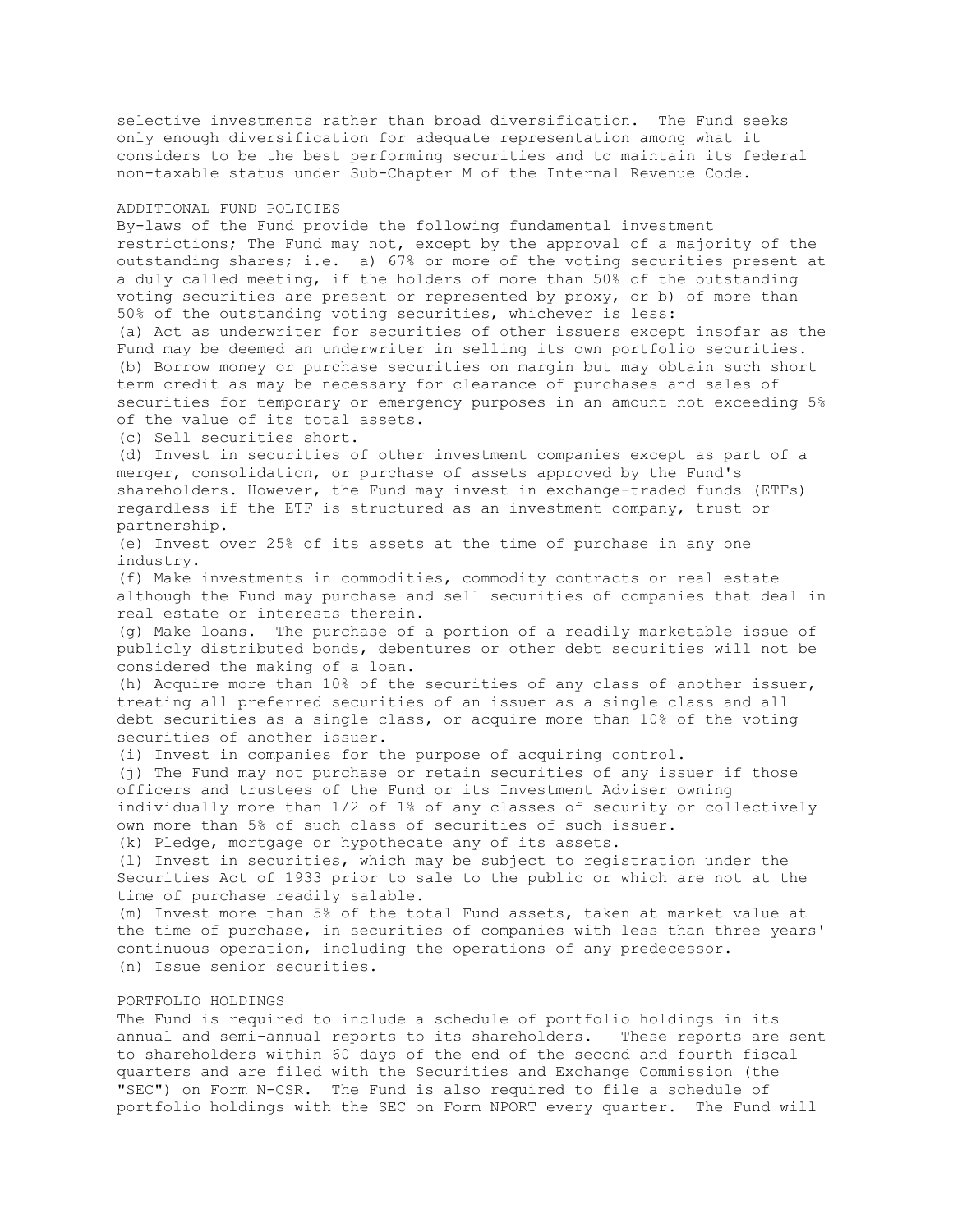provide a copy of the complete schedule of portfolio holdings as filed with the SEC, upon request. This policy is applied uniformly to all requesters, without regard to the type of requesting investor (i.e., regardless of whether the requester is an individual or institutional investor).

The portfolio holdings disclosure policy provides that the Fund will periodically disclose non-public portfolio holdings on a confidential basis to various service providers that require such information in order to assist the Fund in its day-to-day operations.

| Type of Service<br>Provider               | Name of Service<br>Provider | Disclosure Frequency<br>and Lag Time |
|-------------------------------------------|-----------------------------|--------------------------------------|
|                                           |                             |                                      |
| Transfer Agent                            | Mutual Shareholder Services | Daily - no lag time                  |
| Custodian                                 | U.S. Bank, N.A              | Daily - no lag time                  |
| Investment Adviser                        | Matthew 25 Management Corp  | Daily - no lag time                  |
| Independent Registered                    |                             |                                      |
| Public Accounting Firm Sanville & Company |                             | As Needed-no lag time                |

The Fund's President or Chief Compliance Officer are authorized to release the Fund's portfolio according to the schedule above. The Board of Trustees and Management of the Fund have determined that the above portfolio release policy is in the best interest of the Fund's shareholders. Additionally, any conflicts of interest with regards to this policy are appropriately addressed by the Board and Fund management.

#### MANAGEMENT OF THE FUND

The business of the Fund is managed under the direction of its Board of Trustees and Officers. The Board of Trustees selects and approves the investment adviser and any officers necessary to conduct the business of the Fund. The Board of Trustees and Officers, when acting in such capacities, shall not be subject to any personal liability except for his or her own bad faith, willful misfeasance, gross negligence or reckless disregard of his or her duties.

The following provides an over-view of the considerations that led the Board to conclude that each individual currently serving as a trustee should serve as a trustee. Each Trustee's substantial professional accomplishments and experience were a significant factor in the determination that the individual should serve as a Trustee.

Steven D. Buck, Esq. Mr. Buck has over 25 years of experience as an attorney focusing on business transactions. He is a successful investor. Along with his legal, business and investment experience Mr. Buck contributes his intelligence, integrity and independent thinking to the board of trustees.

Philip J. Cinelli, D.O. Dr. Cinelli has been a family physician for over 25 years and is in charge of a significant medical practice. He is also a long-term, successful investor. Dr. Cinelli brings solid business judgment, integrity and common sense to the board of trustees.

Samuel B. Clement. Mr. Clement has been a stock broker for over 30 years. He has significant experience as an investor and is a seasoned owner of stocks. Mr. Clement's strengths are risk and qualitative analysis of public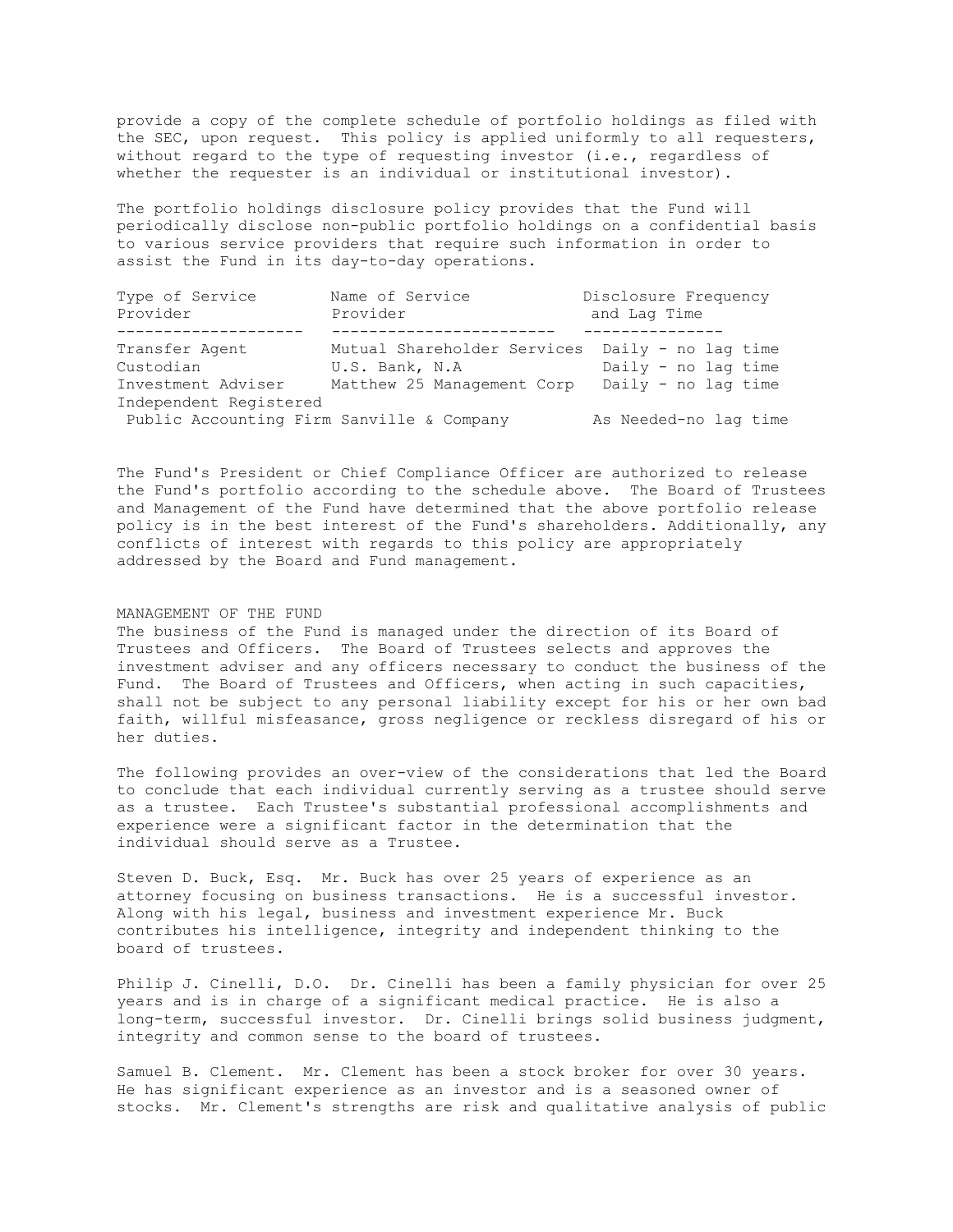companies and markets. He is candid and has a keen sense of judgment along with surety in his decision making process.

Linda Guendelsberger, CPA, MST. Ms. Guendelsberger is the founding and managing partner of LG Legacy Group, LLC, a full-service CPA firm specializing in tax services for high net worth individuals and businesses. She has over 30 years of experience as a tax and accounting professional. She has excellent business judgment and the ability to ask hard questions. She is a successful long-term investor. Besides offering her insights on accounting and tax considerations, Ms. Guendelsberger is a person of high character and independent thinking.

Mark Mulholland. Mr. Mulholland has over 30 years of experience in the securities industry. He is a long-term investor and one of the founders of this mutual fund.

Scott A. Satell. Mr. Satell has over 30 years of experience as a manufacturers' representative and as a business owner. He is honorable, clear thinking and possesses practical business judgment. Mr. Satell has wide experience in manufacturing, marketing and retail and is always willing to contribute his insights to the board.

The following table shows the officers and trustees with their ages, addresses, positions at the Fund, principal occupations during the past five years, and any other trusteeships held by the Trustee or Officer. The Trustees and Officers are elected on an annual basis, and each of the trustees has served in their current positions since July 8, 1996.

| INDEPENDENT TRUSTEES                                  |    |                                                                                                                       |                                 |  |
|-------------------------------------------------------|----|-----------------------------------------------------------------------------------------------------------------------|---------------------------------|--|
|                                                       |    | Principal Occupation                                                                                                  | Other                           |  |
| Name and Fund Position Age Past Five Years            |    |                                                                                                                       | Trusteeships<br>Held by Trustee |  |
| Philip J. Cinelli, D.O. 61<br>Trustee                 |    | Physician in Family Practice<br>Bangor, PA                                                                            | None                            |  |
| Samuel B. Clement<br>Trustee                          |    | 64 Stockbroker<br>Securities America<br>Brokerage Firm)<br>Berwyn, PA                                                 | None                            |  |
| Linda Guendelsberger, MST 62<br>Trustee and Secretary |    | Partner<br>LG Legacy Group, LLC<br>Dresher, PA                                                                        | None                            |  |
| Scott A. Satell<br>Trustee                            | 59 | President of SAS 66<br>Enterprises, LLC<br>Newtown Square, PA<br>Principal, BPI<br>(Until 5/2018)<br>Conshohocken, PA | None                            |  |

INTERESTED TRUSTEES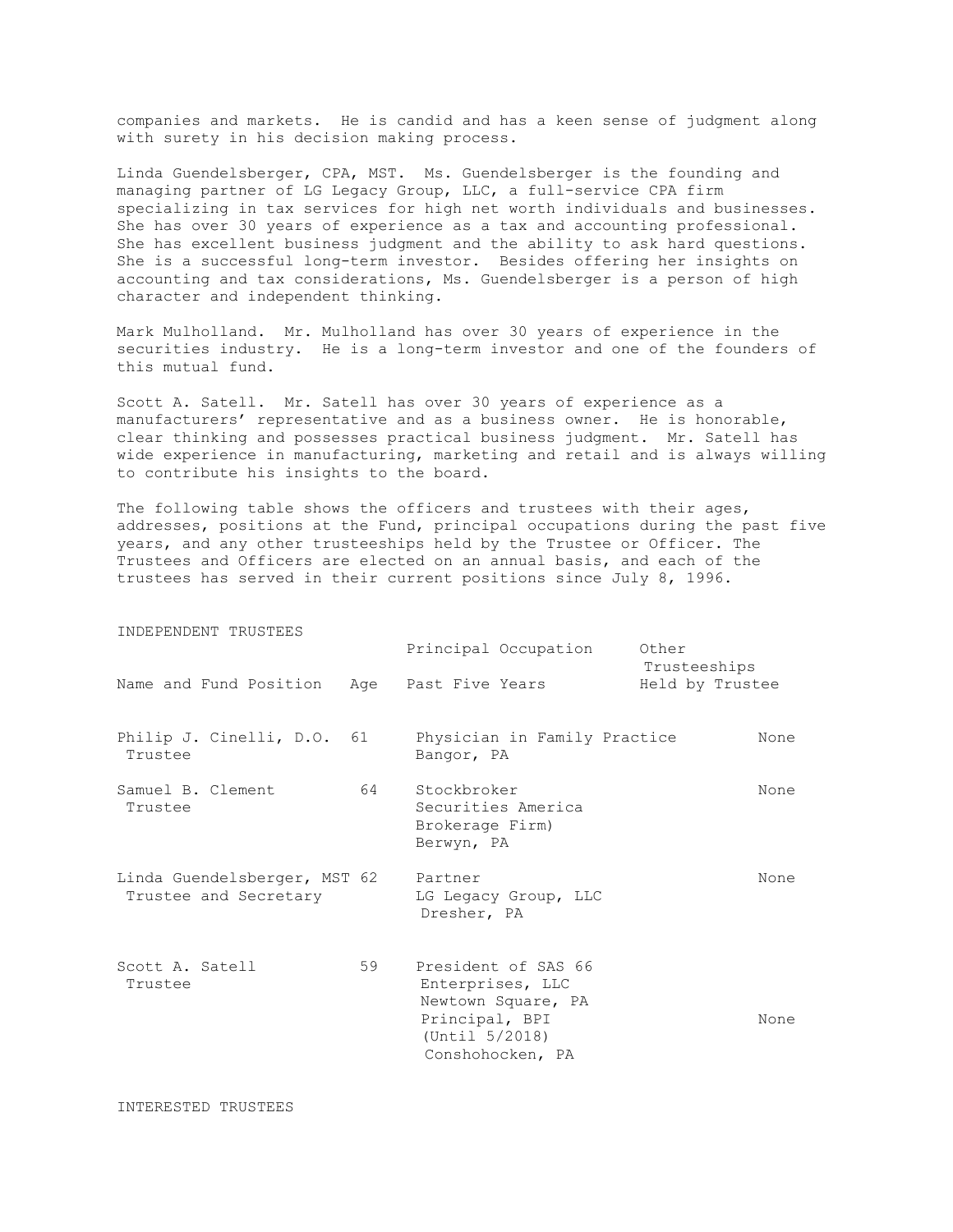|                                            |      | Principal Occupation                                                                                                                | Other<br>Trusteeships |      |
|--------------------------------------------|------|-------------------------------------------------------------------------------------------------------------------------------------|-----------------------|------|
| Name and Fund Position Age Past Five Years |      |                                                                                                                                     | Held by Trustee       |      |
| Steven D. Buck, Esq.*<br>Trustee           | 62 — | Attorney and Shareholder<br>Stevens & Lee<br>(Law Firm)<br>Reading, PA                                                              |                       | None |
| Mark Mulholland*<br>Trustee and President  |      | 62 President<br>Matthew 25 Fund<br>President<br>Matthew 25 Management Corp.<br>Stockbroker<br>Boenning & Scattergood<br>Dresher, PA |                       | None |

\* Trustees of the Fund who would be considered "interested persons" as defined by the Investment Company Act of 1940. Mark Mulholland is an interested person insofar as he is President and owner of the Fund's Investment Adviser. Mr. Buck is not an independent trustee as long as he or his law firm provides legal advice to the Fund for compensation.

Lesley A. Buck is the Chief Compliance Officer of the Matthew 25 Fund and is the sister of Steven D. Buck, Trustee of Matthew 25 Fund. There is no economic relationship between Ms. Buck and her brother.

OFFICERS WHO ARE NOT TRUSTEES

| Name and Fund Position Age Past Five Years |    | Principal Occupation                                                                          |
|--------------------------------------------|----|-----------------------------------------------------------------------------------------------|
| Lesley A. Buck, MEd.                       | 55 | Assistant Manager Client Services<br>Pennsylvania Capital Management<br>Huntingdon Valley, PA |
|                                            |    | Manager, Tax Research<br>Vertex, Inc. (Until 5/2021)                                          |
|                                            |    | Chief Compliance Officer<br>Matthew 25 Fund and<br>Matthew 25 Management Corp.<br>Dresher, PA |
| Ann Mulholland, MST<br>Treasurer           | 62 | Treasurer<br>Matthew 25 Fund<br>Dresher, PA                                                   |

Management Ownership: Trustees and Officers of the Fund and their ownership of the Fund, as of December 31, 2021, are as follows:

Fund Shares Dollar Range of Equity Percent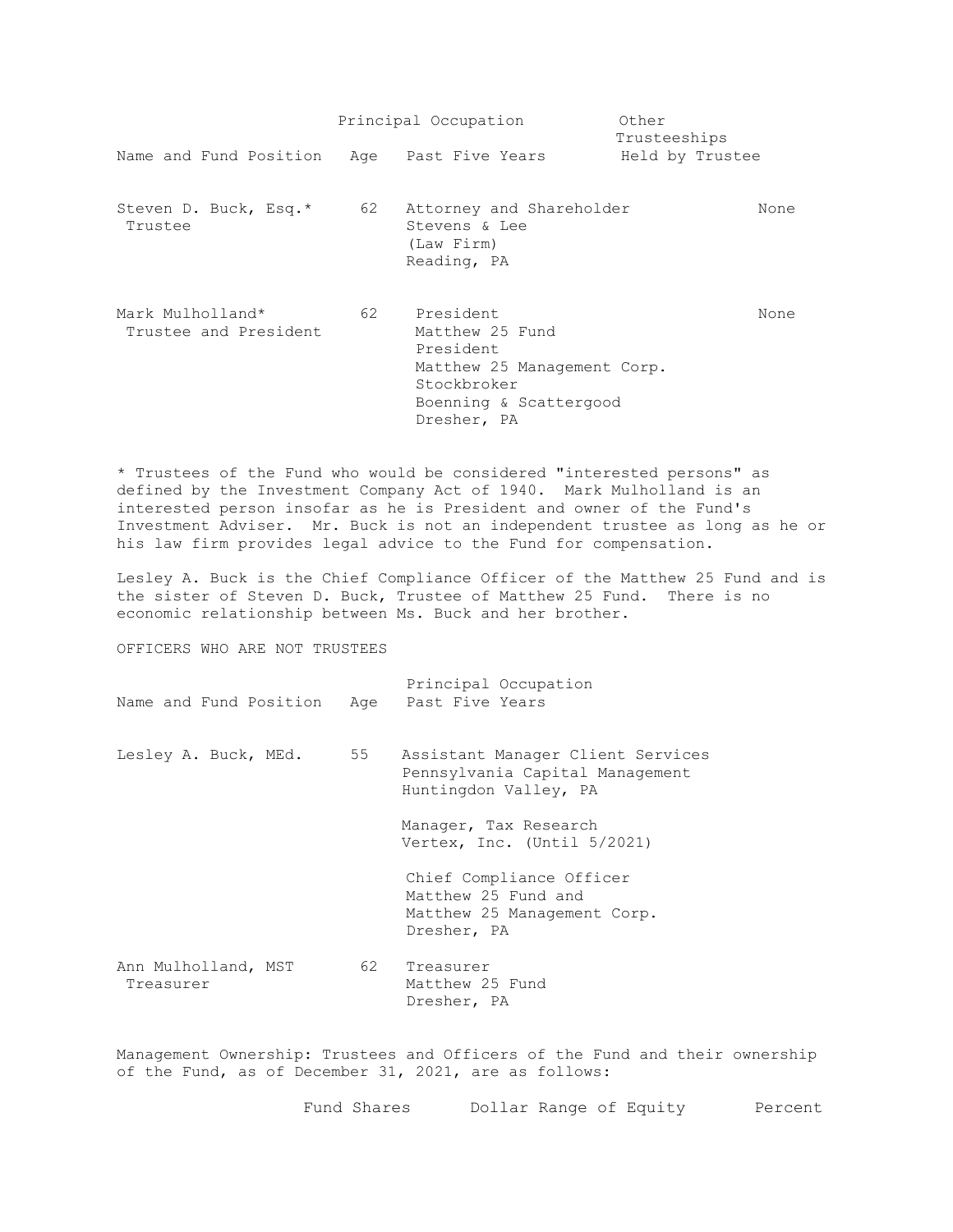Name Owned 12/31/21 Ownership of Fund 12/31/21 of class

| Philip J. Cinelli, D.O    | 59,916  | Over \$1,000,000        | 0.56% |
|---------------------------|---------|-------------------------|-------|
| Samuel B. Clement         | 5       | $$0 - $10,000$          | 0.00% |
| Linda Guendelsberger, CPA | 45,060  | Over \$1,000,000        | 0.42% |
| Scott A. Satell           | 14,342  | $$500,001 - $1,000,000$ | 0.13% |
| Steven D. Buck, Esq.*     | 36,582  | Over \$1,000,000        | 0.34% |
| Mark Mulholland*          | 801,206 | Over \$1,000,000        | 7.53% |
|                           |         |                         |       |

Lesley A. Buck 18,461 \$500,001 - \$1,000,000 0.17%

\* Trustees of the Fund who would be considered "interested persons" as defined by the Investment Company Act of 1940. Mark Mulholland is an interested person insofar as he is President and owner of the Fund's Investment Adviser. Mr. Buck is not an independent trustee as long as he or his law firm provides legal advice to the Fund for compensation. Additionally, Mr. Buck's sister Lesley Buck is the Chief Compliance Officer of the Matthew 25 Fund.

\*\* Mark & Ann Mulholland, who are spouses, own 654,063 shares jointly, 20,446 in Ann's IRA, 90,916 in Mark's IRA, and 35,781 in Mark's 401k.

Neither the Trustees who are "not interested" persons of the Fund, as that term is defined in the 1940 Act, nor members of their immediate family, own securities beneficially or of record in Matthew 25 Management Corp. – the Investment Adviser, or any affiliate of Matthew 25 Management Corp.

Neither the Trustees who are "not interested" persons of the Fund, as that term is defined in the 1940 Act, nor members of their immediate family, have conducted any transactions, or series of transactions, in which the amount involved exceeds \$60,000 and to which the Fund or the Investment Adviser, or any of their affiliates, were a party.

# COMMITTEES

The Registrant's entire Board of Trustees acts as the audit committee. The Board of Trustees has determined that the Registrant has at least two financial experts serving on its Board.

Mr. Mark Mulholland and Ms. Linda Guendelsberger are the Board's financial experts. Mr. Mulholland is an "interested" trustee, and Ms. Guendelsberger is an "independent" trustee.

The Audit Committee meets once a year, or more often as required, in conjunction with meetings of the Board of Trustees. The Audit Committee oversees and monitors the Fund's internal accounting and control structure, its auditing function and its financial reporting process. The Audit Committee recommends the appointment of auditors for the Fund. The Audit Committee also reviews audit plans, fees, and other material arrangements with respect to the engagement of auditors, including permissible non-audit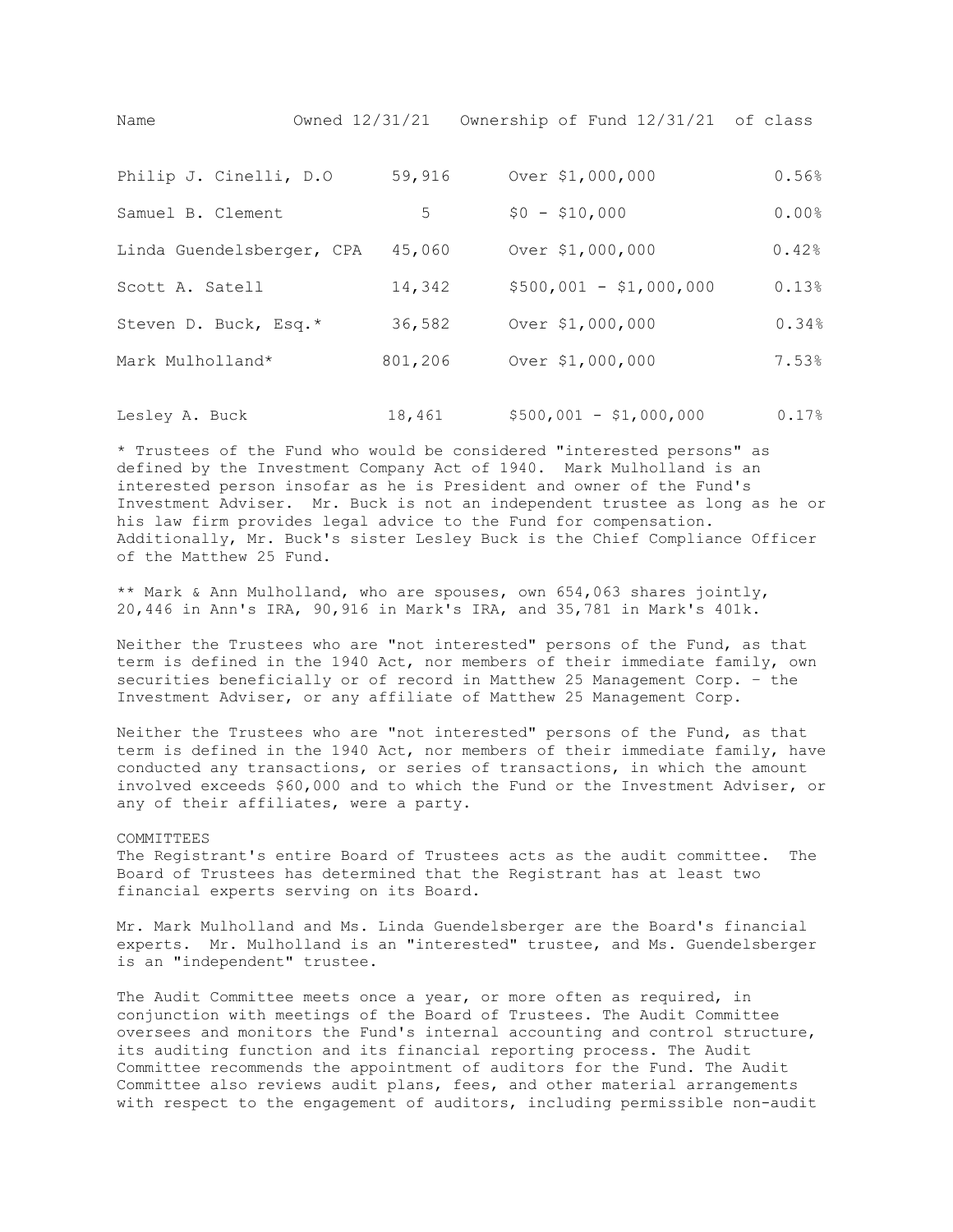services performed. It reviews the qualifications of the auditor's key personnel involved in the foregoing activities and monitors the auditor's independence. During the fiscal year ended December 31, 2021, the Audit Committee held three meetings.

#### COMPENSATION OF TRUSTEES

Each trustee except Mark Mulholland was paid \$650 per meeting attended, plus a flat fee of \$6,750 in 2021. For 2022, The Fund intends to pay \$650 per meeting attended plus a flat fee. Mark Mulholland will receive benefit from the investment advisory fees payable to Matthew 25 Management Corp. and therefore, will not be eligible to receive trustees' fees or salary as president as long as his firm acts as the Investment Adviser.

| Name                                               | Aggregate<br>Compensation<br>From Fund<br>2021 |             | Pension or<br>Retirement<br>2021 | Benefits From Fund | Total<br>Compensation<br>From Fund<br>2021 |
|----------------------------------------------------|------------------------------------------------|-------------|----------------------------------|--------------------|--------------------------------------------|
| Philip J. Cinelli, D.O.<br>Trustee                 |                                                | \$10,650.00 |                                  | \$0                | \$10,650.00                                |
| Linda Guendelsberger, MST<br>Trustee and Secretary |                                                | \$10,650.00 |                                  | \$0                | \$10,650.00                                |
| Ann Mulholland<br>Treasurer                        |                                                | \$0.00      |                                  | \$0                | \$0.00                                     |
| Scott A. Satell<br>Trustee                         |                                                | \$10,650.00 |                                  | \$0                | \$10,650.00                                |
| Steven D. Buck, Esq.*<br>Trustee                   |                                                | \$10,650.00 |                                  | \$0                | \$10,650.00                                |
| Mark Mulholland *<br>Trustee and President         |                                                | \$0.00      |                                  | \$0                | \$0.00                                     |

\* Trustees of the Fund who would be considered "interested persons" as defined by the Investment Company Act of 1940. Mark Mulholland is an interested person insofar as he is President and owner of the Fund's Investment Adviser. Mr. Buck is not an independent trustee as long as he or his law firm provides legal advice to the Fund for compensation. Additionally, Mr. Buck's sister Lesley Buck is the Chief Compliance Officer of the Matthew 25 Fund.

## CODE OF ETHICS

Both the Fund and the Fund's Investment Adviser have adopted Codes of Ethics under rule 17j-1 of the Investment Company Act. These Code of Ethics describe rules and regulations for applicable personnel regarding personal investments in securities held within the Fund's portfolio. These Code of Ethics are on file with, and available from, the Securities and Exchange Commission.

PROXY VOTING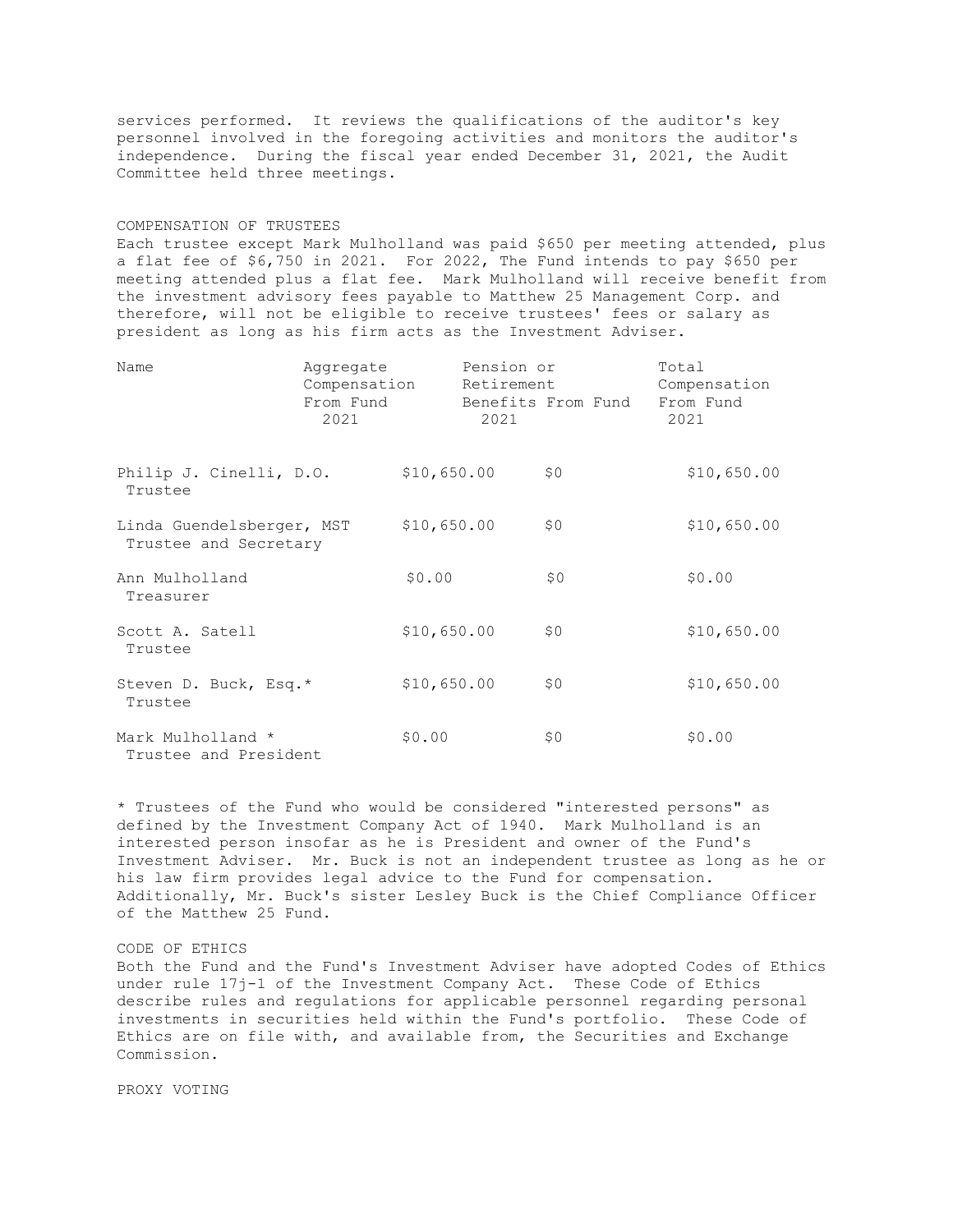The Adviser provides a voice on behalf of shareholders of the Fund. The Adviser views the proxy voting process as an integral part of the relationship with the Fund. The Fund's Board of Trustees has delegated its authority to vote Fund proxies to the Adviser, subject to the Fund's proxy voting policies. It is the Adviser's policy to vote all proxies received by the Fund within a reasonable amount of time of receipt. Upon receiving each proxy, the Adviser will review the issues presented and make a decision to vote for, against or abstain on each of the issues presented in accordance with the proxy voting guidelines that it has adopted. The Adviser will consider information from a variety of sources in evaluating the issues presented in a proxy. The Adviser will pay particular attention to two primary areas:

(1) Accountability - Suitable procedures implemented to ensure that management of a company is accountable to its board of trustees and its board accountable to shareholders;

(2) Alignment of Management and Shareholder Interests - the management and board of trustees share goals and mutual interest in the benefit of the company's shareholders.

In certain instances, a conflict of interest may exist between the Investment Adviser and the Matthew 25 Fund regarding certain proxy proposals. In such cases, the Adviser is committed to resolving the conflict in the best interest of the Matthew 25 Fund before he votes the proxy in question. Accordingly, if a conflict of interest exists, Mr. Mulholland will consult at least two Matthew 25 Fund Board Members to discuss the voting of the proxy.

The Adviser's duty is to vote in the best interests of the Fund's shareholders. The actual voting records relating to portfolio securities during the most recent 12-month period ended June 30 (starting with the year ending June 30, 2004) are available without charge, upon request by calling toll-free, 1-888-M25-FUND or by accessing the SEC's website at www.sec.gov. In addition, a copy of the Fund's proxy voting policy and procedures are also available by calling 1-888-M25-FUND.

# ANTI-MONEY LAUNDERING PROGRAM

The Fund has established an Anti-Money Laundering Compliance Program as required by the Uniting and Strengthening America by Providing Appropriate Tools Required to Intercept and Obstruct Terrorism Act of 2001 ("USA PATRIOT ACT"). To ensure compliance with this law, the Fund's Program provides for the development of internal practices, procedures and controls, designation of anti-money laundering compliance officers, an ongoing training program and an independent audit function to determine the effectiveness of the Program.

Procedures to implement the Program include, but are not limited to, determining that the Fund has established proper-anti-money laundering procedures, reporting suspicious and/or fraudulent activity and a complete and thorough review of all new opening account applications. The Fund will not transact business with any person or entity whose identity cannot be adequately verified under the provisions of the USA PATRIOT Act.

#### PRINCIPAL HOLDERS OF SECURITIES

Major Shareholders: As of December 31, 2021, shareholders on record who own 5% or more of the outstanding shares of the Fund are as follows: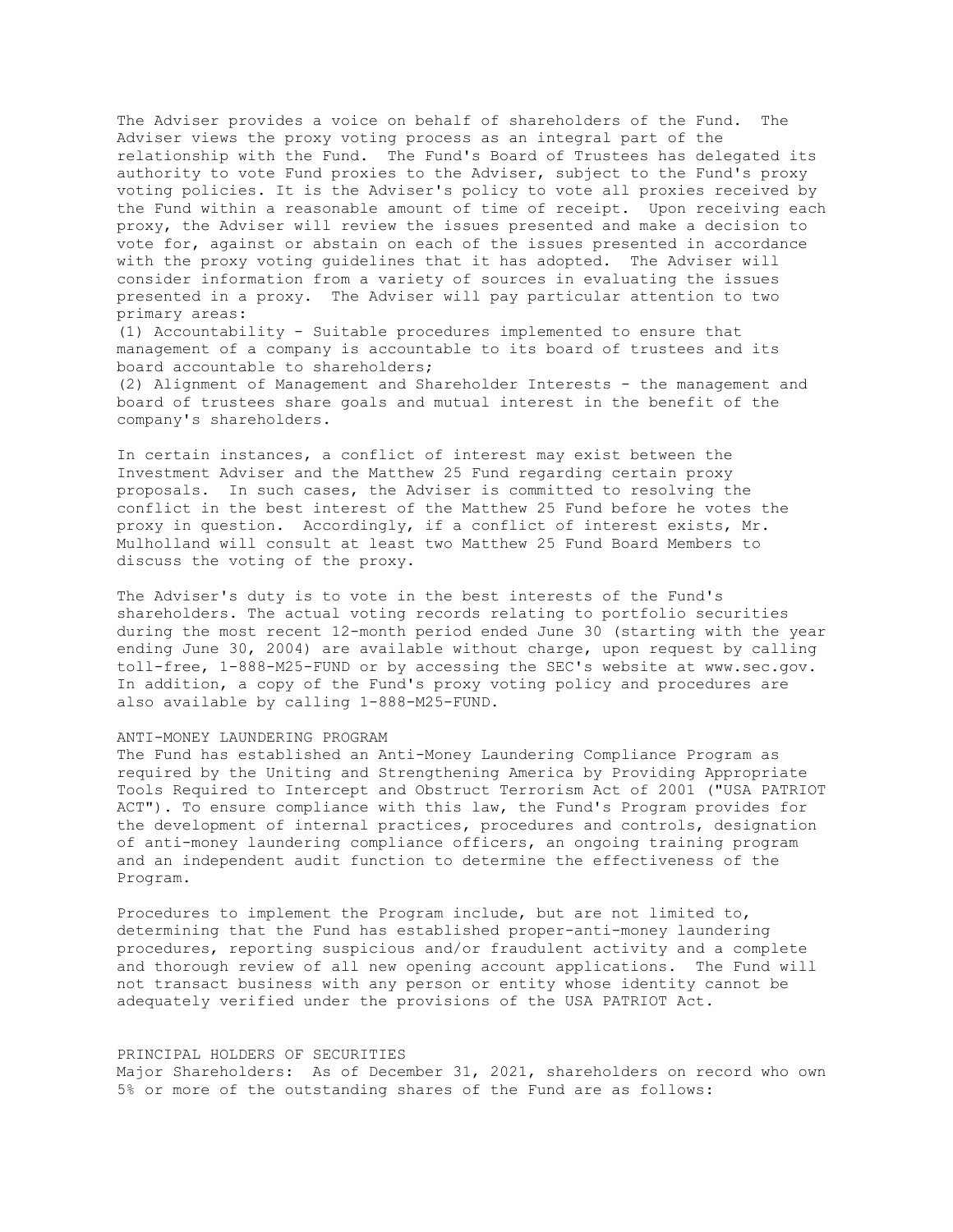| National Financial Services |        |
|-----------------------------|--------|
| for the benefit of          |        |
| their customers             | 29.91% |
|                             |        |
| Charles Schwab              |        |
| for the benefit of          | 11.71% |
| their customers             |        |
|                             |        |
| Mark and Ann Mulholland     | 7.53%  |

As of December 31, 2021 all Trustees and Officers of the Fund, as a group, owned 975,571 shares or 9.17% of the Fund's outstanding shares.

INVESTMENT ADVISER Matthew 25 Management Corporation

P.O. Box 2479 Jenkintown, PA 19046

The Matthew 25 Management Corp. is the Investment Adviser to the Fund and has continued to provide this service since July 8, 1996. Mr. Mark Mulholland is the sole trustee and president of the Investment Adviser as well as serving as president of the Fund. As president of the investment adviser he has direct responsibility for the day-to-day management of the Fund's investment portfolio.

The current advisory agreement will continue on a year-to-year basis provided that approval is voted at least annually by the Fund's Board of Trustees or by majority vote of the outstanding voting securities of the Fund, but in either event; it must also be approved by a majority of the Fund's Trustees, who are neither parties to the agreement, nor interested persons as defined in the Investment Company Act of 1940. For the annual review of the Investment Advisory Agreement, the Board of Trustees receives information relating to 1) the terms and conditions of the agreement, including the nature of the services to be provided to the Fund by the Adviser, 2) investment performance information 3) cost of services to the Fund and profitability of the Advisor and 4) economies of scale with respect to the management of the Fund.

Under the Agreement, the Matthew 25 Management Corp., the Adviser, will have full discretion and responsibility for the investment decisions of the Fund. The Agreement may be terminated at any time, without payment of any penalty, by the Board of Trustees or by vote of a majority of the outstanding voting securities of the Fund, on not more than 60 days written notice to the Matthew 25 Management Corp. In the event of its assignment, the Agreement will terminate automatically. For these services the Fund has agreed to pay to Matthew 25 Management Corp. a fee of 1% per year on the average net assets of the Fund.

All fees are computed and accrued on the daily closing net asset value of the Fund and are payable monthly. The Investment Adviser would forgo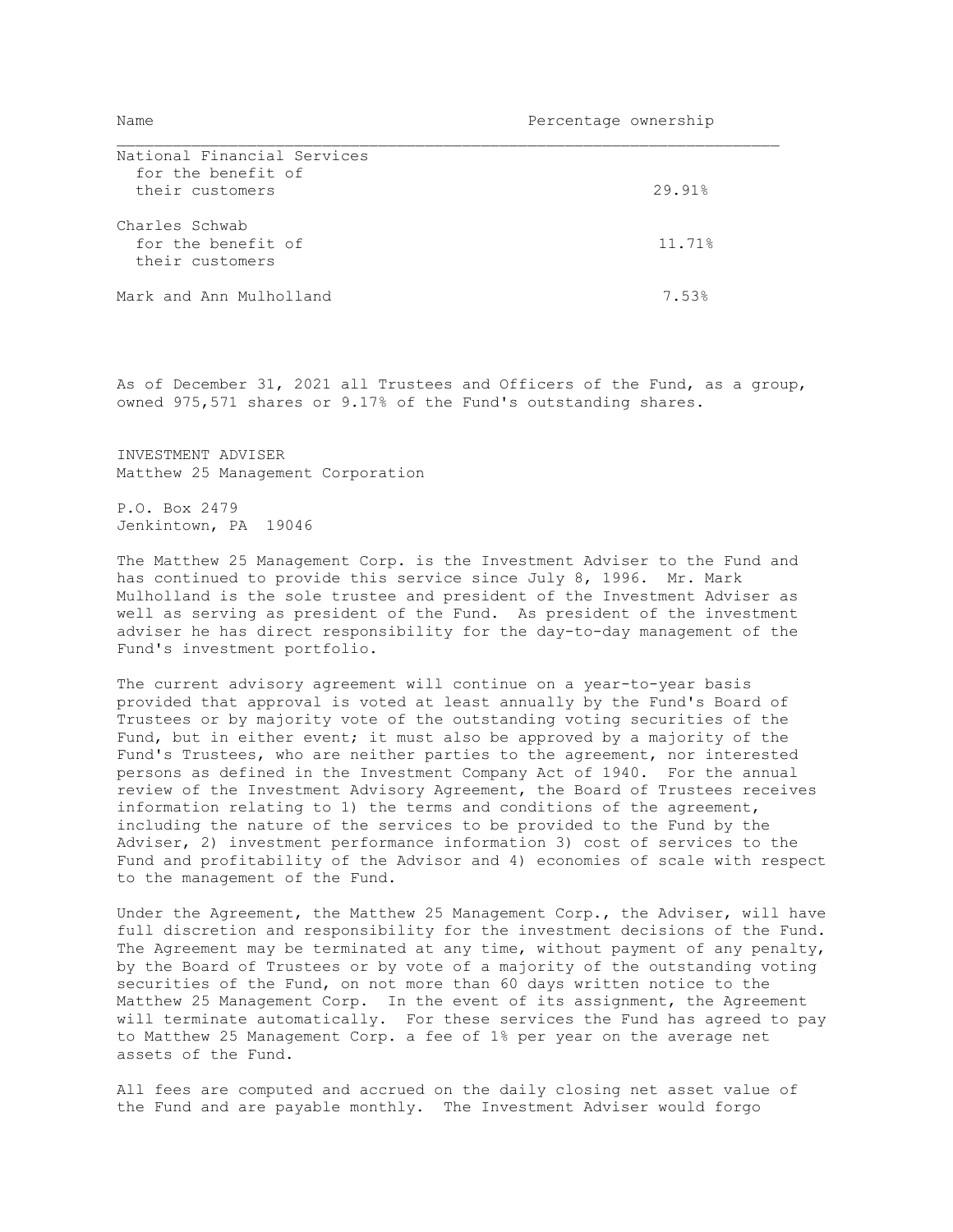sufficient fees to hold the total expenses of the Fund to less than 2% of the first \$10 million in averaged assets and 1.5% of the next \$20 million. The Board of Trustees selected these ratios because they are believed to meet the most restrictive state requirements.

Pursuant to its contract with the Fund, the investment adviser is required to pay all costs of travel and materials required in its research; this is so that the adviser may fulfill its duty to buy, sell and hold securities, that the adviser deems to best satisfy the Fund's investment requirements. The adviser is to pay the salaries of the Fund's officers, trustees or employees who are employees of the investment adviser. The Fund pays the expenses to operate as a Registered Investment Company, including but not limited to the following:

- . audit fees . bookkeeping and record maintenance . brokerage commissions . custodian fees . trustees' fees . insurance . interest . legal fees . operating its offices . registration and compliance . taxes
- . transfer agent fees

Advisory Fees: The advisory fees to the current adviser, for the last three years, are as follows:

| YEAR | ADVISORY FEE | AMOUNT WAIVED | NET ADVISORY FEE |
|------|--------------|---------------|------------------|
| 2019 | \$3,437,192  |               | \$3,437,192      |
| 2020 | \$3,108,062  |               | \$3,108,062      |
| 2021 | \$3,652,865  |               | \$3,652,865      |

OTHER SERVICE PROVIDERS

TRANSFER AGENT Mutual Shareholder Services, LLC 8000 Town Centre Drive, Suite 400 Broadview Heights, OH 44147

INDEPENDENT REGISTERED PUBLIC ACCOUNTING FIRM The firm of Sanville & Company, 1514 Old York Road, Abington, PA 19001, has been selected as Independent Registered Public Accounting Firm for the Fund for the past twenty two years ended December 31, 2021. Sanville & Company performs an annual audit of the Fund's financial statements and prepares the Fund's tax returns.

### CUSTODIAN

U.S. Bank, N.A., 425 Walnut Street, 6th Floor, Cincinnati, OH 45202 has been selected to act as Custodian of the Fund's investments. The custodian safe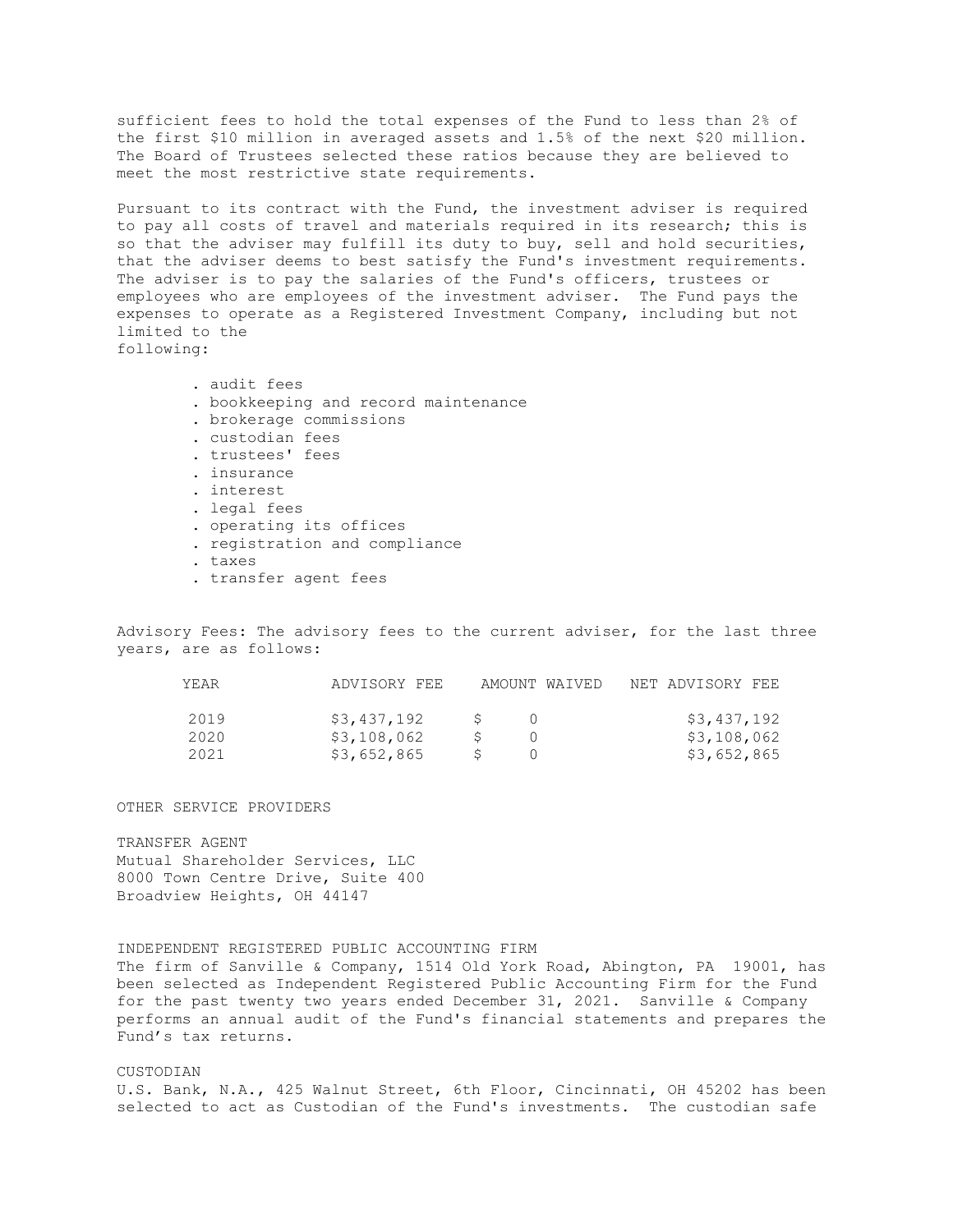keeps the portfolio securities and investments, collects income, disburses funds as instructed, and maintains records in connection with its duties.

#### PORTFOLIO MANAGER

Matthew 25 Management Corp. is the sole Adviser to the Matthew 25 Fund, and Mark Mulholland is the sole portfolio manager. Mr. Mulholland's compensation is paid by the Management Corp., and is set forth by the owners and directors of the Matthew 25 Management Corp. Because Mr. Mulholland and his wife are the sole owners of the Adviser, his salary is determined by the Adviser's profitability. Mr. Mulholland's income will likely be affected by appreciation and depreciation of the portfolio's securities, as well as the purchase and redemption of shares by the Fund's shareholders. These actions effect the net assets of the Fund and thus the advisory fees paid to the adviser.

Mr. Mulholland is not a portfolio manager for any other accounts. However, Mr. Mulholland is a stockbroker with Boenning & Scattergood, Inc. Mr. Mulholland is the broker of record for 87 non-discretionary brokerage accounts with approximately \$101 million in assets.

During the previous 5 years ended 12/31/2021, the Fund placed 1 portfolio trades through Boenning and Scattergood, for which Mr. Mulholland received \$0 commission. Mr. Mulholland does receive commissions when placing trades through Boenning & Scattergood for his Boenning & Scattergood clients. Additionally, some of Mr. Mulholland's Boenning & Scattergood clients may buy the same securities that are in the Fund's portfolio, sometimes on the same day as the Fund.

As of December 31, 2021 Mark Mulholland (and his wife) beneficially own 801,206 shares or \$28,354,677 of the Matthew 25 Fund.

## BROKERAGE

The Fund requires all brokers to effect transactions of portfolio securities in such a manner as to get prompt execution of the orders at the most favorable price. The Fund will place all orders for purchases and sales of its portfolio securities through the Fund's President who is answerable to the Fund's Board of Trustees. In accordance with Rule 17E-1, if the Fund's President is also a registered representative of a New York Stock Exchange or NASDAQ Member Firm, he may place orders through his concern at as low commission rates as possible but never to exceed rates that are higher than would be available through any other national brokerage firm. The Trustees will review each transaction when a commission is generated at a brokerage firm that is affiliated with the Fund's President or Adviser and determine if the commission paid appears reasonable. In the event that the Board determines that any or all of the commissions paid are higher than what they determine as reasonable, then the Board will reduce the fees paid to the Adviser by an amount equal to the commissions deemed unreasonable. This review must be done at least quarterly. The Fund's President may select other brokers whom in addition to meeting the primary requirements of execution and price, have furnished statistical or other factual information and services, which, in the opinion of management, are helpful or necessary to the Fund's normal operations. No effort will be made in any given circumstances to determine the value of these services or the amount they might have reduced adviser expenses.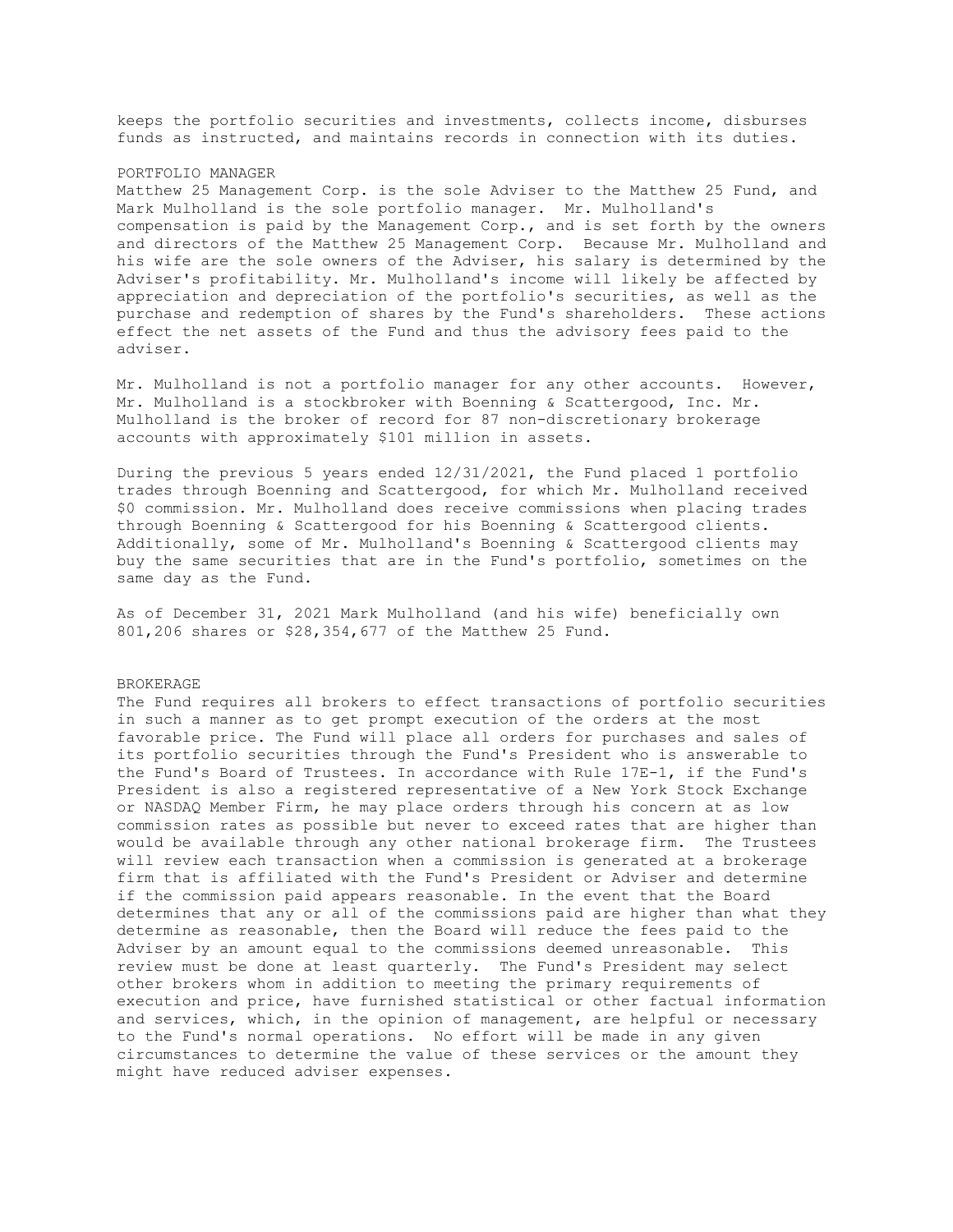Other than as set forth above, the Fund has no fixed policy, formula, method or criteria which it uses in allocating brokerage business to brokers furnishing these materials and services. The Board of Trustees will evaluate and review the reasonableness of brokerage commissions paid to brokers not affiliated with the President or Adviser at least semiannually.

Mark Mulholland is a stockbroker with Boenning & Scattergood, Inc. and has been since July 8, 1996. The following table shows the commissions paid by the Fund, to Boenning & Scattergood for the most recent five fiscal years.

| YEAR |      | BOENNING & SCATTERGOOD COMMISSIONS |  |
|------|------|------------------------------------|--|
| 2017 | S O  |                                    |  |
| 2018 | \$0  |                                    |  |
| 2019 | SO.  |                                    |  |
| 2020 | \$25 |                                    |  |
| 2021 | \$O  |                                    |  |
|      |      |                                    |  |

The total brokerage commissions paid in 2021 equaled \$64,848. The following table details all commissions paid for the most recent five fiscal years.

| Year | Total       | Commissions | Percentage     | Percentage of    |
|------|-------------|-------------|----------------|------------------|
|      | Commissions | Paid to B&S | of Commissions | Trade amounts    |
|      | Paid        |             | Paid to B&S    | made through B&S |
|      |             |             |                |                  |
| 2017 | \$32,928    | \$0         | 0.00%          | 0.00%            |
| 2018 | \$51,580    | \$0         | 0.00%          | 0.00%            |
| 2019 | \$34,037    | \$0         | 0.00%          | 0.00%            |
| 2020 | \$45,279    | \$25        | 0.06%          | 0.00%            |
| 2021 | \$64,848    | \$0         | 0.00%          | 0.00%            |

# CAPITALIZATION

Description of Common Stock: The authorized capitalization of the Fund consists of 100,000,000 shares of common stock. The par value per share is set at \$0.01 and each share has equal dividend, distribution and liquidation rights. There are no conversion or pre-emptive rights applicable to any shares of the Fund. All shares issued are fully paid and non-accessible.

Voting Rights: Each holder of the Fund's common stock has one vote for each share held and fractional shares will have an equivalent fractional vote. Voting rights are non-cumulative, which means that the holders of a majority of shares of common stock can elect all trustees of the Fund if they so choose, and the holders of the remaining shares will not be able to elect any person as a trustee.

# PURCHASE OF SHARES AND REINVESTMENTS

The offering price of the shares offered by the Fund is at the Net Asset Value per share ("NAV") next determined after receipt of the purchase order, by the Fund. The Fund reserves the right, at its sole discretion, to terminate the offering of its shares made by this Prospectus at any time and to reject purchase applications when, in the judgment of management such termination or rejection is in the best interests of the Fund.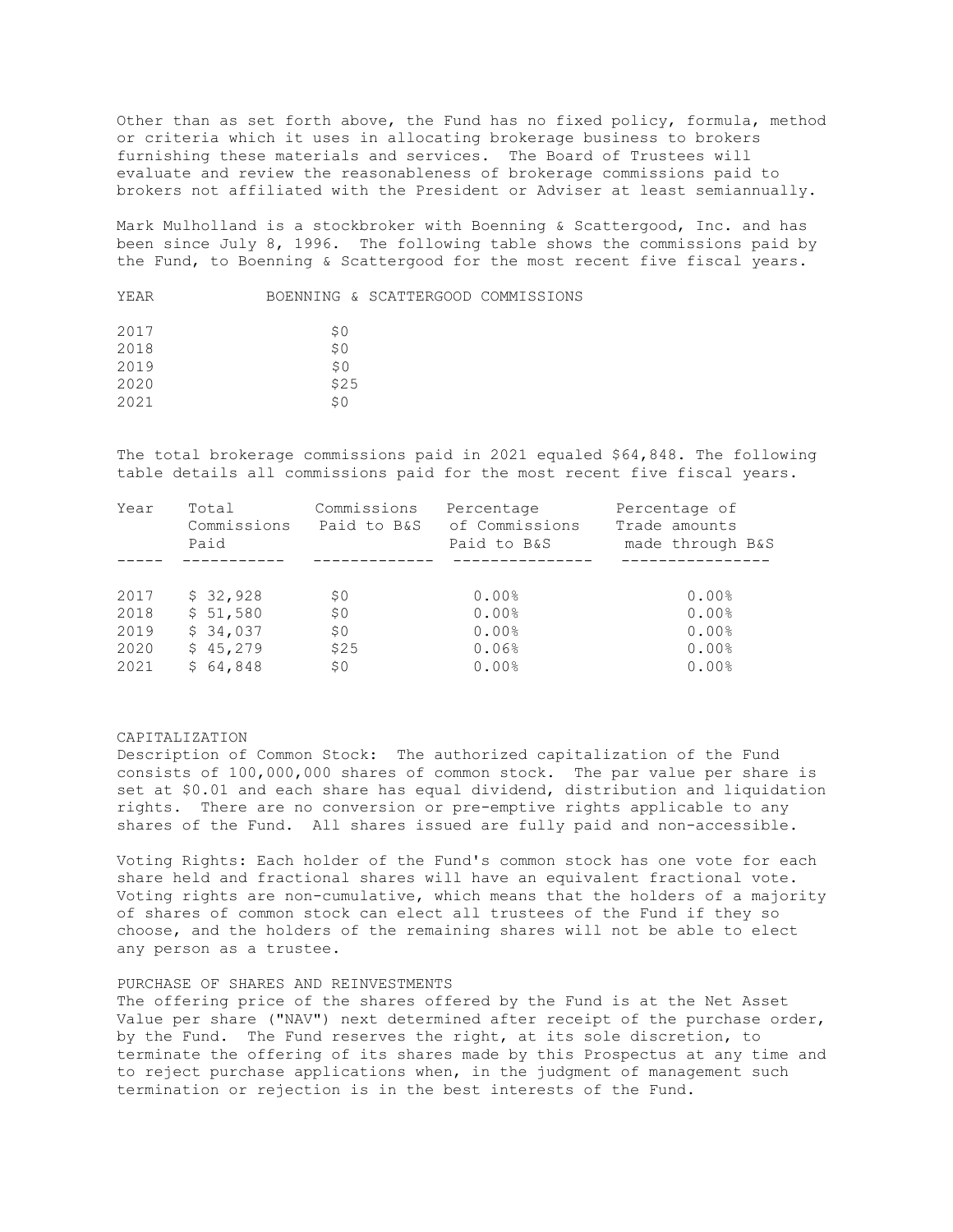Initial Investments: Initial purchase of shares of the Fund may be made only by application submitted to the Fund with a check, money order or transfer wire made payable to the Matthew 25 Fund, or through a brokerage firm or other financial institution that has agreed to sell the Fund's shares. The minimum initial purchase, of shares, is \$10,000; less may be accepted under special circumstances. The Fund is eligible for sale in most states. There will be no solicitation of other states' residents as potential shareholders until registration under the Blue Sky or Notification Laws of such states have been met.

In compliance with the USA Patriot Act of 2001, please note that the Transfer Agent will verify certain information on your account application as part of the Fund's Anti-Money Laundering Program. As requested on the application, you should supply your full name, date of birth, social security number and permanent street address. Mailing addresses containing a P.O. Box will not be accepted.

Subsequent Purchases: Subsequent purchases may be made by mail or by phone and are due and payable three business days after the purchase date. The minimum is \$100, but less may be accepted under special circumstances.

Automatic Investment Plan: The Automatic Investment Plan allows shareholders to purchase Fund shares on at least a monthly basis. Investments are made by authorizing the Fund to automatically deduct a dollar amount from the shareholders bank or money market account and invest that dollar amount in Fund shares. To participate in this program, an Automatic Investing Form (which is available by contacting the Fund) must be completed and signed.

Reinvestments: The Fund will automatically retain and reinvest dividends and capital gain distributions. Reinvestment, for the shareholder, will be at net asset value on the close of business on the distribution date. A Shareholder may at any time, by letter or forms supplied by the Fund, direct the Fund to pay the dividends and/or capital gains distributions to the shareholder in cash.

Fractional Shares: Shares will be issued up to three decimal places.

### Investments Made Through Financial Services Agents:

If you invest through a financial services agent (rather than directly with the Fund), the policies and fees may be different than those described here. Financial advisers, financial supermarkets and other financial services agents may charge transaction and other fees and may set different minimum investments or limitations on buying or selling shares. Consult a representative of your financial services agent if you have any questions. Your financial services agent is responsible for transmitting your orders in a timely manner.

# Purchases and Sales Through Broker Dealers:

The Fund has authorized one or more brokers to accept on its behalf purchase and redemption orders. Such brokers are authorized to designate other intermediaries to accept purchase and redemption orders on the Fund's behalf. The Fund will be deemed to have received a purchase or redemption order when an authorized broker or, if applicable, a broker's authorized designee, accepts the order. Customer orders will be priced at the Fund's NAV next computed after an authorized broker accepts them, or the broker's authorized designee.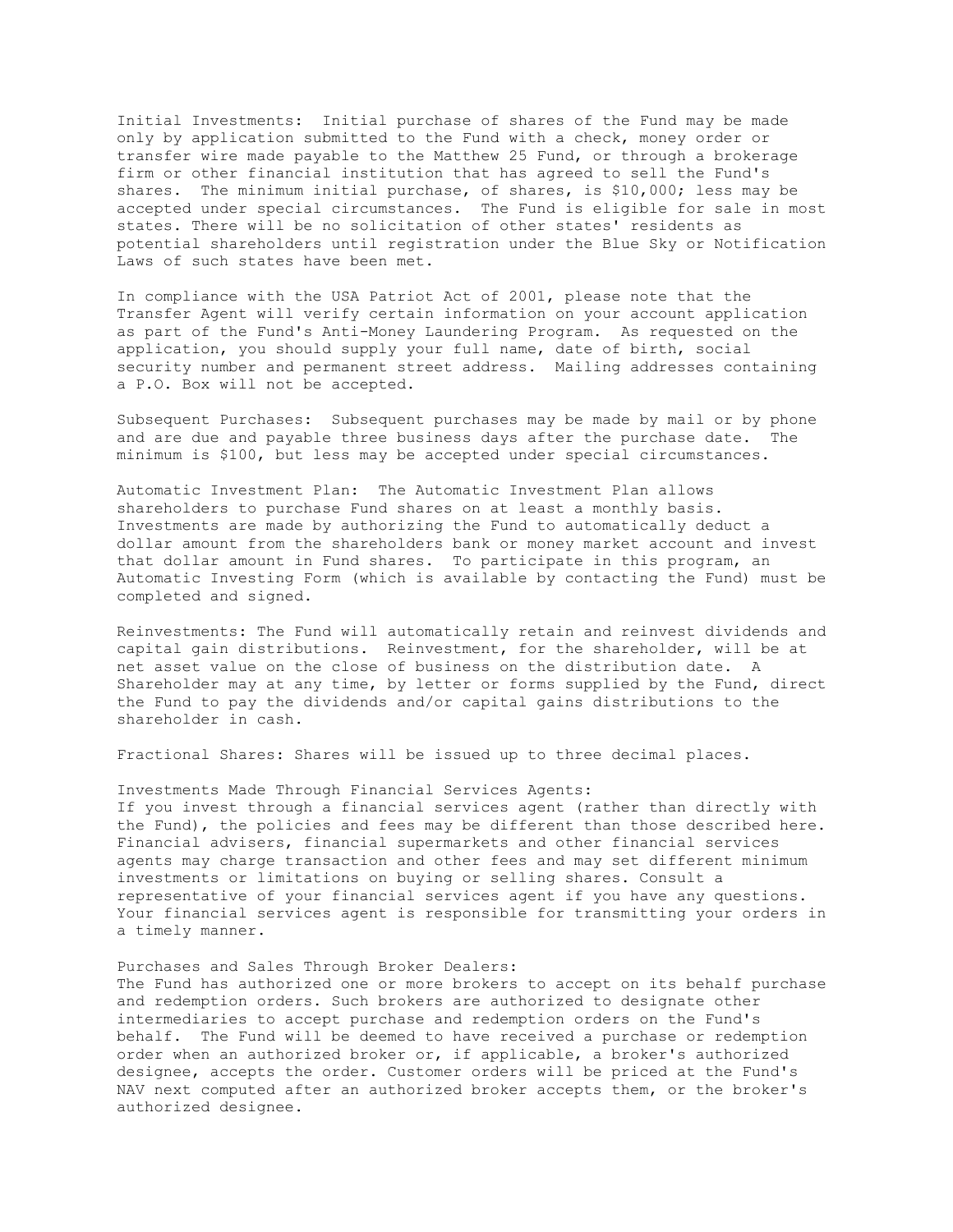# OFFERING PRICE NET ASSET VALUE CALCULATION

The Net Asset Value (NAV) of the Fund's shares is determined as of the close of business of the New York Stock Exchange ("NYSE") for each business day of which the NYSE is open (presently 4:00 PM Monday through Friday). This, of course, is exclusive of any and all legal holidays the NYSE so honors by being closed for the day. The NAV of the Fund is determined by dividing the market values of its securities, plus any cash and other assets, less all liabilities excluding par and surplus capital, by the number of shares outstanding. The market values, for securities listed on a national or regional exchange or on the National Association of Securities Dealers Automated Quotation (NASDAQ) market, are determined by the closing prices on the securities' primary market. Exchange or NASDAQ securities that have not recently traded are valued at the last bid price in the securities' primary market. Short-term paper (debt obligations that mature in less than a year) are valued at amortized cost that approximates market value. The Fund may use fair value pricing only when market prices are unavailable.

An example of how the Fund calculated its offering price per share as of December 31, 2021 is as follows:

> Net Assets --------------------------- = Net Asset Value (NAV) per share Shares Outstanding

 376,398,618 --------------------------- = 35.39 10,634,380

REDEMPTION IN KIND

The Fund intends to make payments for redemptions in cash, however, the Fund reserves the right to make payments in kind.

### FREQUENT PURCHASE AND REDEMPTION OF FUND SHARES

The Fund is intended for use as a long-term investment vehicle. Long-term, as defined by management, is at least three years. The Fund is not intended to provide a means of speculating on short-term market movements. Frequent short-term trades by investors have the potential to make the Fund more difficult to manage efficiently, could impose additional brokerage or administrative costs on the Fund, may create unplanned tax burdens for some shareholders, and may dilute the value of Fund shares held by long-term investors. The Fund does not have any arrangements with any person to permit frequent purchases and redemptions of their shares. The Fund encourages long-term investing, and if a shareholder redeems shares, the Fund may take reasonable action in response, up to and including the limitation, suspension, or termination of a shareholder's purchase privileges. It may not be feasible for the Fund to prevent or detect every potential instance of short-term trading.

The Board of Trustees has adopted these policies and procedures with respect to frequent purchases and redemptions of Fund shares by Fund shareholders.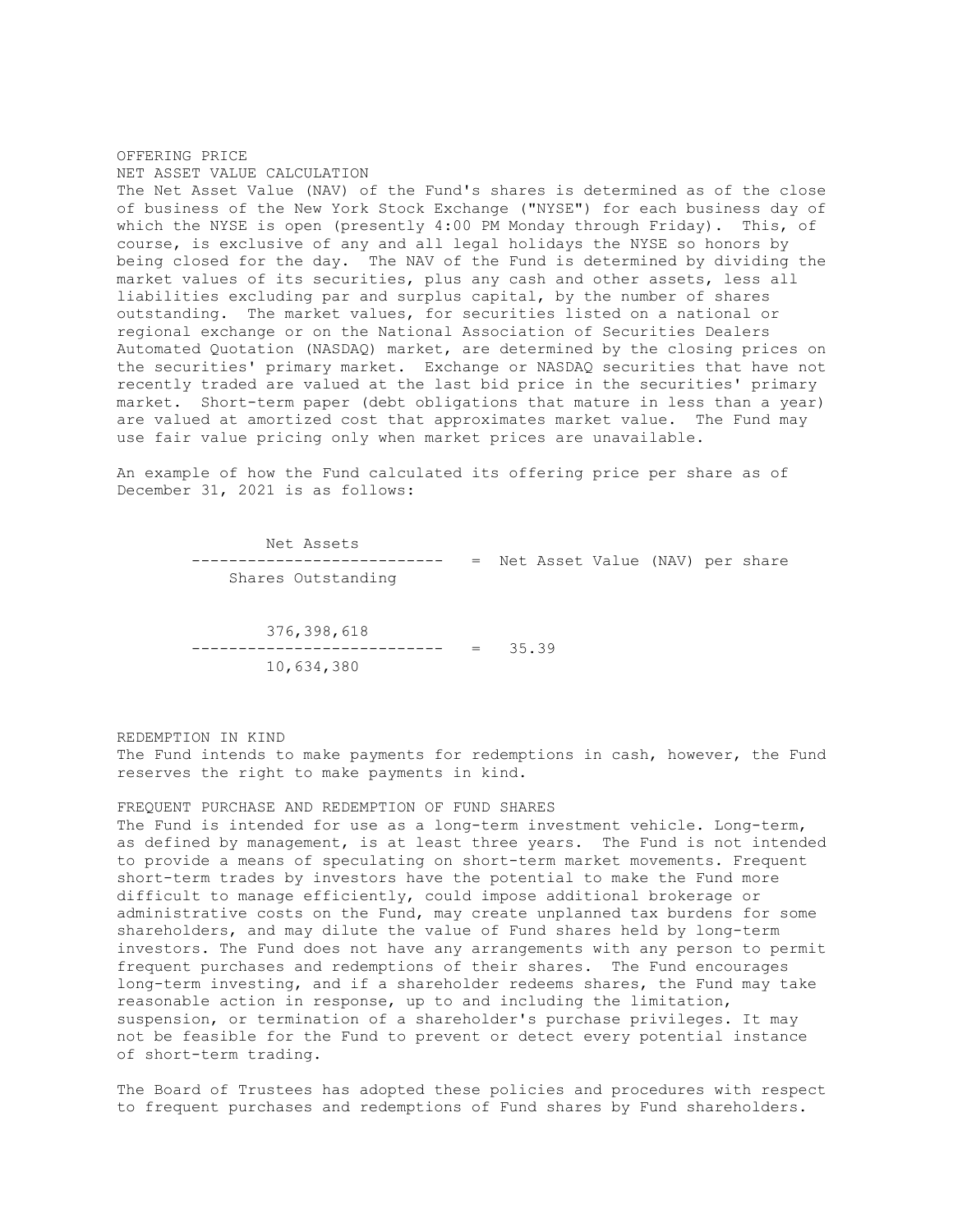To discourage short-term trades by investors, and to compensate the Fund for costs that may be imposed by such trades, the Fund will impose a redemption fee of 2.00% of the total redemption amount (calculated at market value) if you sell your shares after holding them for 365 days or less. The redemption fee is paid directly to the Fund and is designed to offset transaction costs and to protect the Fund's long-term shareholders. The Fund will use the "first-in, first-out" (FIFO) method to determine the 365 day holding period. The redemption fee does not apply to shares purchased through reinvested distributions. The Fund reserves the right to waive redemption fees for certain accounts that have proven to be long-term shareholders.

The Fund reserves the right to reject any purchase at any time.

#### TAX STATUS

Under provisions of the Internal Revenue Code of 1986 as amended, the Fund, by paying out substantially all of its investment income and realized capital gains, has been and intends to continue to be relieved of federal income tax on the amounts distributed to shareholders. In order to qualify as a "regulated investment company" under Internal Revenue Code, at least 90% of the Fund's income must be derived from dividends, interest and gains from securities transactions and no more than 50% of the Fund's assets may be in security holdings that exceed 5% of the total assets of the Fund at the time of purchase.

Distributions properly designated by the Fund as representing the excess of net long-term capital gains over net short-term capital loss are taxable to the shareholder as long-term capital gains, regardless of the length of time Fund shares have been held. Dividends received shortly after purchase of shares by an investor will have the effect of reducing the per share net asset value of his shares by the amount of such dividends or distributions and, although in effect a return of capital, are subject to federal income taxes.

The Fund is required by federal law to withhold a percentage of reportable payments (which may include dividends, capital gains, distributions and redemptions) paid to shareholders who have not complied with IRS regulations. In order to avoid this withholding requirement, you must certify on tax Form W-9 supplied by the Fund that your Social Security or Taxpayer Identification Number provided is correct and that you are not currently subject to back-up withholding, or that you are exempt from backup withholding.

Individual Retirement Account: Persons who earn compensation and their spouses may establish Individual Retirement Accounts (IRA) using Fund shares. Annual contributions may or may not be tax deductible from gross income. Qualification and deduction of contributions should be determined after consulting a tax adviser. Earnings within the IRA are reinvested and are tax-deferred until withdrawals begin. You may begin to make non-penalty withdrawals as early as age 59 1/2 or as late as age 70 1/2. Individuals may use the Fund for contributions to a traditional IRA, Roth IRA, Simplified Employee Pension (SEP) IRA, Simple IRA, or Education IRA.

U.S. Treasury Regulations require a Disclosure Statement. This Statement describes the general provisions of the IRA and is forwarded to all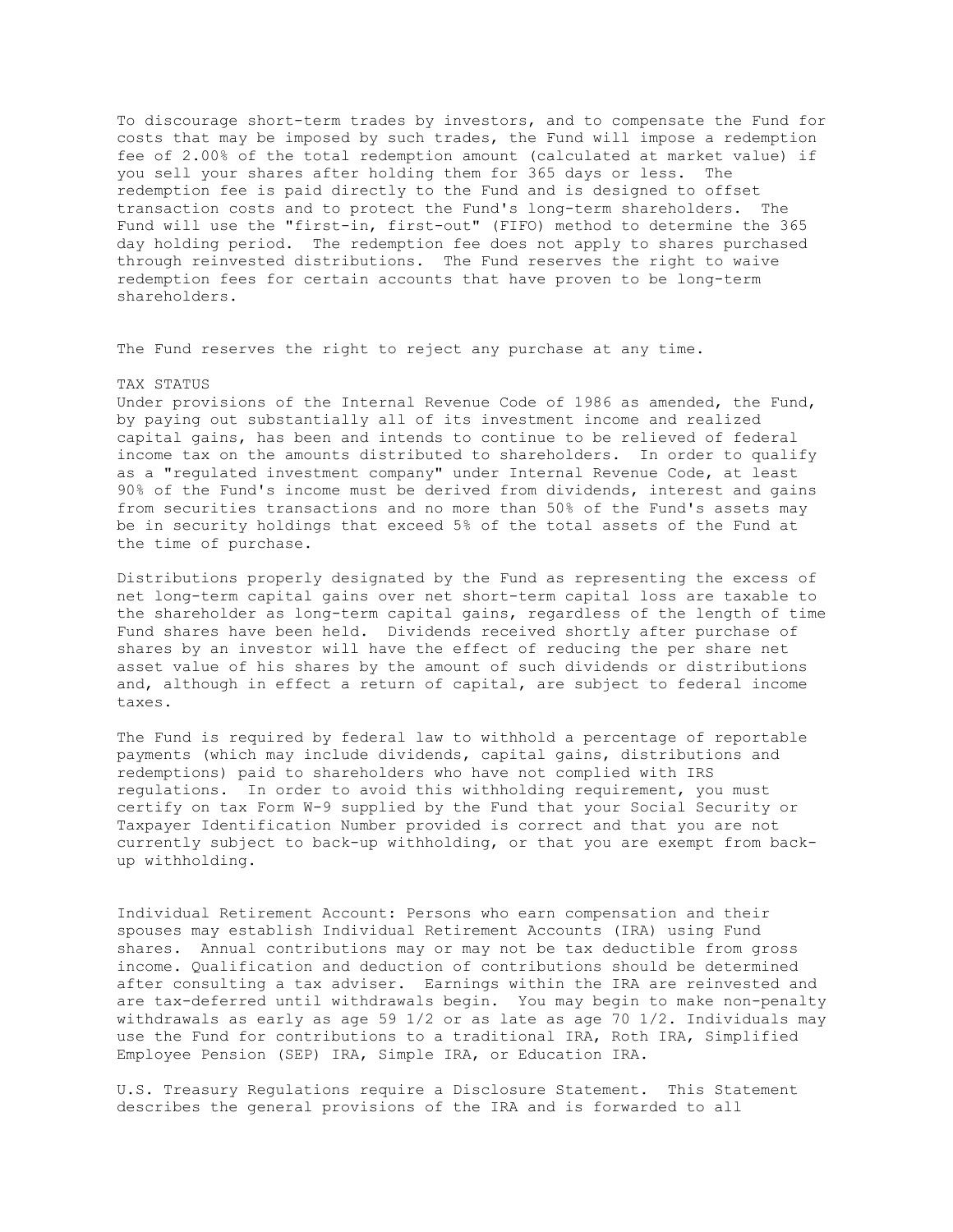prospective IRA shareholders. There is an annual fee of \$8.00 charged for each IRA account. The Fund will pay the annual fee for accounts with a value of at least \$10,000. Accounts below \$10,000 in market value may be charged the \$8.00 fee. This will be decided on an annual basis by the Fund's Management or Trustees. When the Fund pays the annual IRA fees it will be part of the IRA expenses for the Fund.

## PERFORMANCE DATA

The Fund's total returns are based on the overall dollar or percentage change in value of a hypothetical investment in the Fund, assuming all dividends and distributions are reinvested. Average annual total return reflects the hypothetical annually compounded return that would have produced the same cumulative total return if the Fund's performance had been constant over the entire period presented. Because average annual total returns tend to smooth out variations in a Fund's returns, investors should recognize that they are not the same as actual year-by-year returns. Average annual return is based on historical earnings and is not intended to indicate future performance.

For the purpose of quoting and comparing the performance of a Fund to that of other mutual funds and to other relevant market indices in advertisements, performance will be stated in terms of average annual total return. Under regulations adopted by the Securities and Exchange Commission, the Fund's average annual total return quotations are calculated according to the formula below.

In calculating the ending redeemable value, all dividends and distributions by the Fund are assumed to have been reinvested at net asset value as described in the Prospectus on the reinvestment dates during the period. Additionally, redemption of shares is assumed to occur at the end of each applicable time period.

Average Annual Total Return

 n  $P(1+T)$  =ERV WHERE:  $P = a$  hypothetical initial payment of \$1,000 T = average annual total return n = number of years ERV = ending redeemable value of a hypothetical \$1,000 payment made at the beginning of the 1-, 5-, or 10-year periods at the end of the 1-, 5-, or 10 year periods (or fractional portion). We have additionally included data for the 15 Year period and the 25 year period.

|        |                  |                      | Ending Redeemable |
|--------|------------------|----------------------|-------------------|
|        |                  | Average Annual Value |                   |
| Period | Initial Purchase | Return               | 12/31/2021        |
| 1 Year | \$1,000          | 22.27%               | \$1,223           |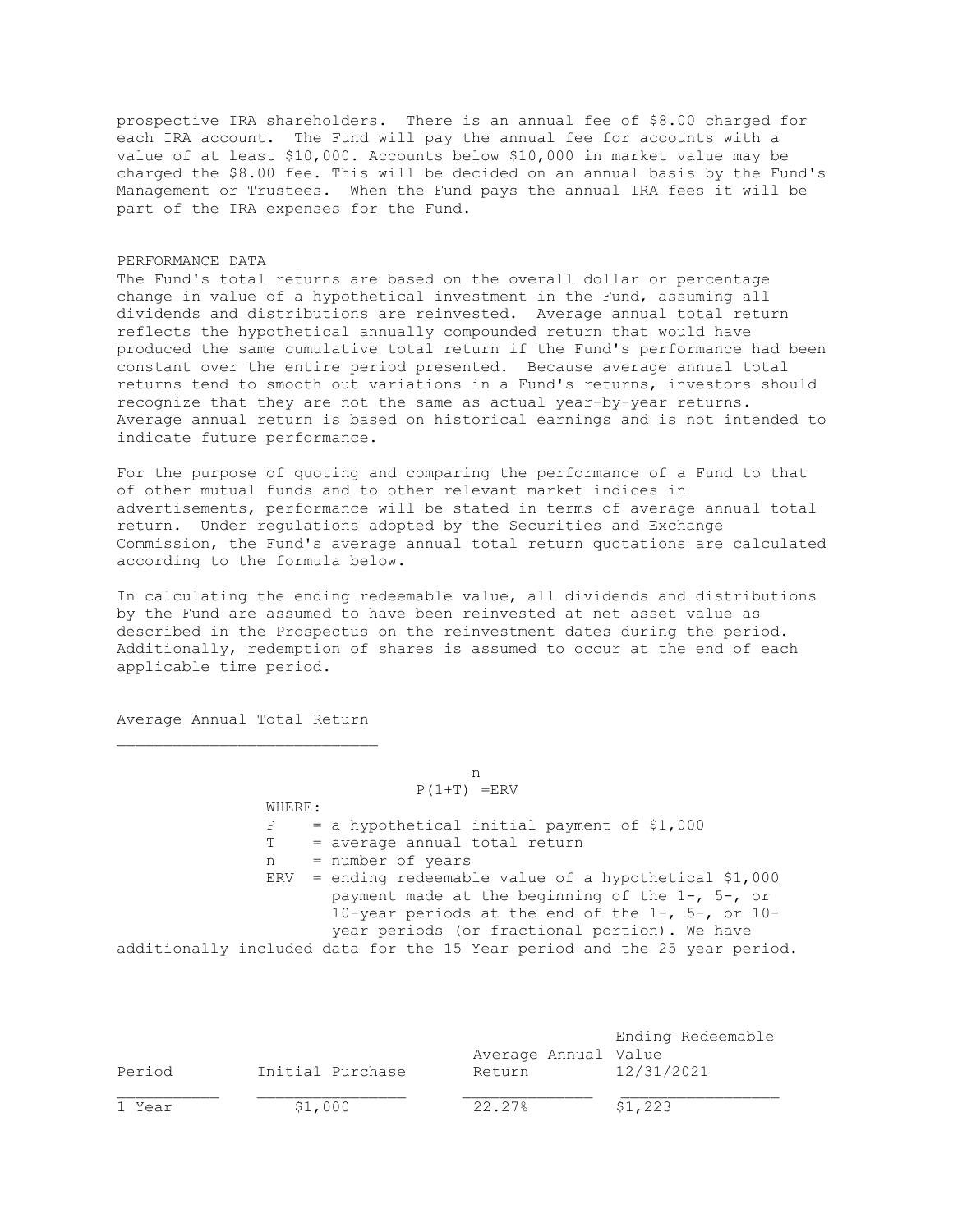12/31/20-12/31/21

| 5 Years<br>12/31/16-12/31/21  | \$1,000 | 14.53% | \$1,970  |
|-------------------------------|---------|--------|----------|
| 10 Years<br>12/31/11-12/31/21 | \$1,000 | 15.52% | \$4,233  |
| 15 Years<br>12/31/06-12/31/21 | 1,000   | 10.37% | \$4,391  |
| 25 Years<br>12/31/96-12/31/21 | \$1,000 | 11.51% | \$15,237 |

After tax returns are calculated using historical highest federal tax rates and do not reflect the impact of state and local taxes. Actual after-tax returns depend on an individual investor's tax situation and may differ from those shown. After tax returns are not relevant to investors who hold fund shares through tax-deferred arrangements such as 401(k) plans or IRA's. As with all mutual funds, past results are not an indication of future performance.

Average Annual Total Return (After Taxes on Distributions)

The average annual total return (after taxes on distributions) is computed by finding the average annual compounded rates of return over the periods that would equate the initial amount invested to the ending value, according to the following formula:

# n  $P(1+T) = ATV$ **D**

 WHERE:  $P = a$  hypothetical initial payment of \$1,000 T = average annual total return(after taxes on distributions) n = number of years ATV = ending value of a hypothetical \$1,000 D payment made at the beginning of the 1-, 5-, or 10-year periods at the end of the 1-, 5-, or 10 year periods (or fractional portion), after taxes on fund distributions but

not after taxes on redemption. We have additionally included data for the 15 Year period and the 25 year period.

| Period                      | Initial Purchase | Average Annual Value<br>Return | Ending Redeemable<br>12/31/2021 |
|-----------------------------|------------------|--------------------------------|---------------------------------|
| 1 Year<br>12/31/20-12/31/21 | \$1,000          | 18.97%                         | \$1,190                         |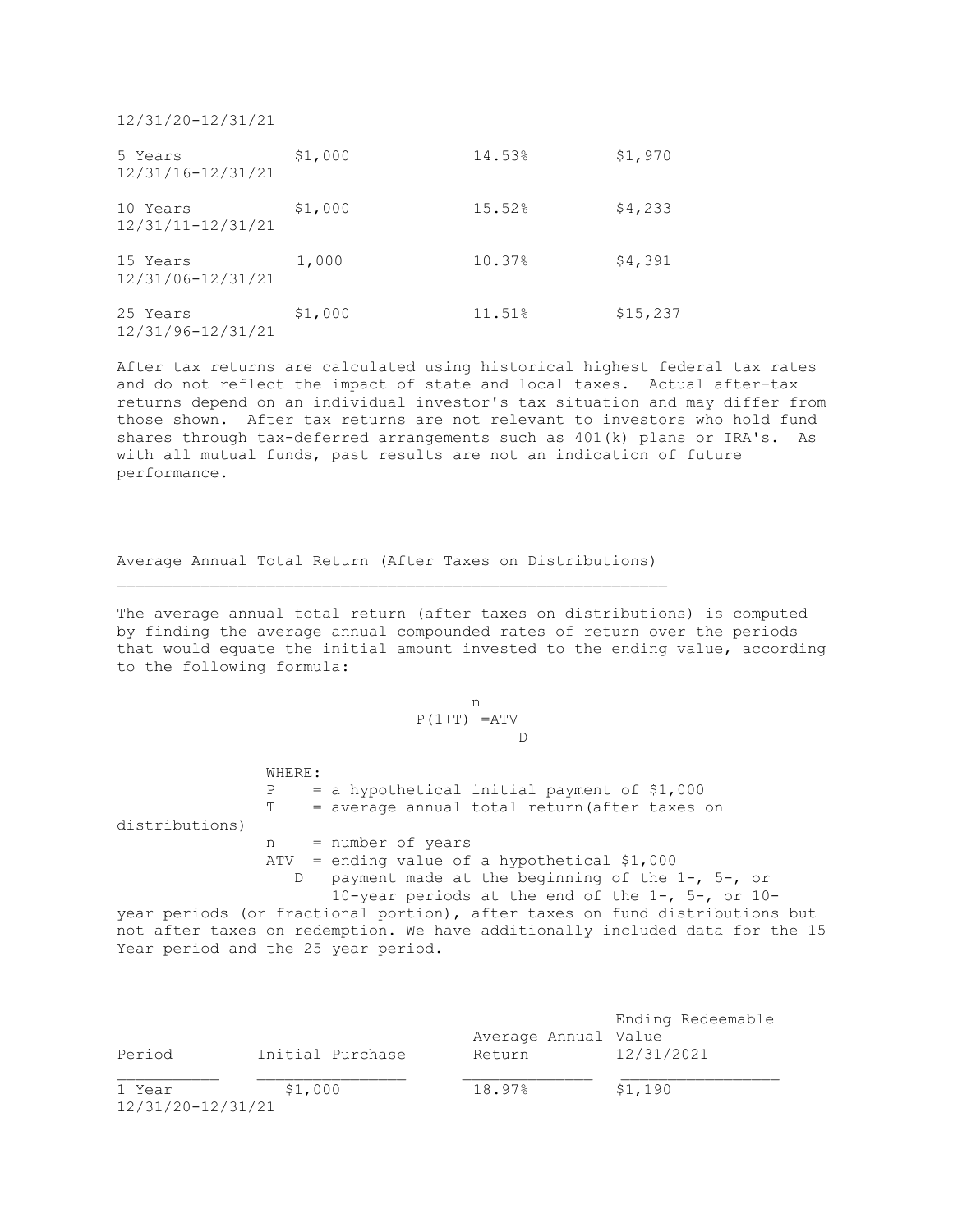| 5 Years<br>12/31/16-12/31/21  | \$1,000 | 11.91% | \$1,755  |
|-------------------------------|---------|--------|----------|
| 10 Years<br>12/31/11-12/31/21 | \$1,000 | 13.53% | \$3,558  |
| 15 Years<br>12/31/06-12/31/21 | \$1,000 | 8.85%  | \$3,567  |
| 25 Years<br>12/31/96-12/31/21 | \$1,000 | 10.44% | \$11,975 |

After tax returns are calculated using historical highest federal tax rates and do not reflect the impact of state and local taxes. Actual after tax returns depend on an individual investor's tax situation and may differ from those shown. After tax returns are not relevant to investors who hold fund shares through tax-deferred arrangements such as 401(k) plans or IRA's. As with all mutual funds, past results are not an indication of future performance.

Average Annual Total Return (After Taxes on Distributions and Redemptions)

The average annual total return (after taxes on distributions and sale of fund shares) is computed by finding the average annual compounded rates of return over the periods that would equate the initial amount invested to the ending value, according to the following formula:

# n  $P(1+T) = ATV$ DR

 WHERE:  $P = a$  hypothetical initial payment of \$1,000 T = average annual total return (after taxes on distributions and redemption) n = number of years ATV = ending value of a hypothetical \$1,000 DR payment made at the beginning of the 1-, 5-, or 10-year periods at the end of the 1-, 5-, or 10-

year periods (or fractional portion), after taxes on fund distributions and redemption. We have additionally included data for the 15 Year period and the 25 year period.

| Period                      | Initial Purchase | Average Annual Value<br>Return | Ending Redeemable<br>12/31/2021 |
|-----------------------------|------------------|--------------------------------|---------------------------------|
| 1 Year<br>12/31/20-12/31/21 | \$1,000          | 15.23%                         | \$1,152                         |